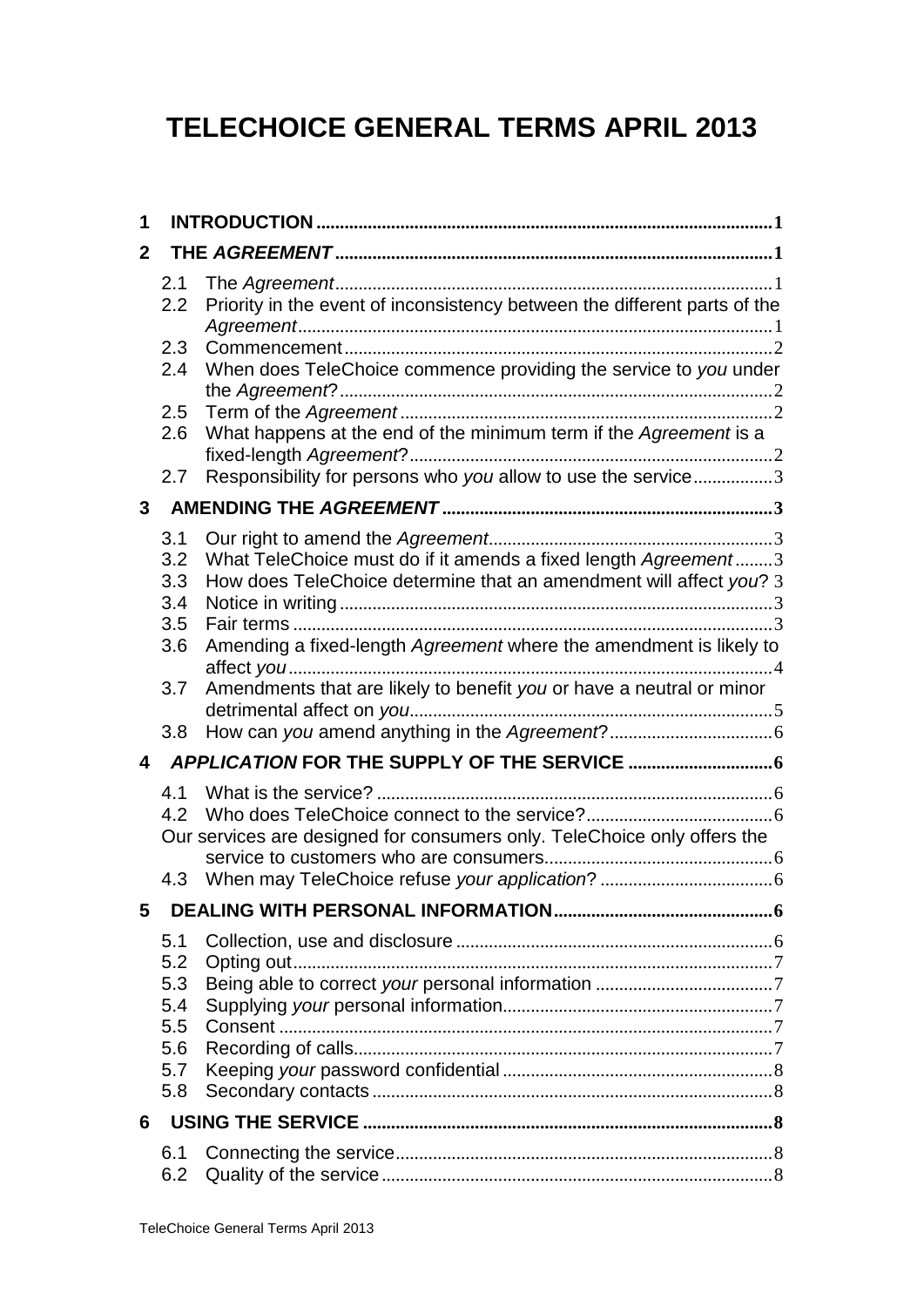|                                                | 6.3<br>6.4<br>6.5<br>6.6        |                                                                                                                                                                                                  |  |  |  |  |
|------------------------------------------------|---------------------------------|--------------------------------------------------------------------------------------------------------------------------------------------------------------------------------------------------|--|--|--|--|
|                                                |                                 |                                                                                                                                                                                                  |  |  |  |  |
|                                                | 7.1<br>7.2<br>7.3<br>7.4<br>7.5 | Maintenance and repair of any equipment owned by TeleChoice11                                                                                                                                    |  |  |  |  |
| NETWORK MAINTENANCE, FAULT REPORTING AND<br>8  |                                 |                                                                                                                                                                                                  |  |  |  |  |
|                                                | 8.1<br>8.2<br>8.3<br>8.4<br>8.5 | Maintenance on the network used to deliver the service 11<br>Assisting TeleChoice in investigating and repairing a fault11<br>TeleChoice's responsibility for repairing faults in the service 11 |  |  |  |  |
| 9                                              |                                 |                                                                                                                                                                                                  |  |  |  |  |
| 10                                             |                                 |                                                                                                                                                                                                  |  |  |  |  |
|                                                |                                 |                                                                                                                                                                                                  |  |  |  |  |
|                                                |                                 |                                                                                                                                                                                                  |  |  |  |  |
|                                                |                                 | 12.2 TeleChoice's right to cancel the service - non fixed-length Agreement                                                                                                                       |  |  |  |  |
|                                                |                                 | 12.3 TeleChoice's right to cancel the service - non fixed-length Agreement                                                                                                                       |  |  |  |  |
|                                                |                                 |                                                                                                                                                                                                  |  |  |  |  |
|                                                |                                 |                                                                                                                                                                                                  |  |  |  |  |
|                                                |                                 |                                                                                                                                                                                                  |  |  |  |  |
|                                                |                                 |                                                                                                                                                                                                  |  |  |  |  |
| 15 ASSIGNING THE AGREEMENT TO A THIRD PARTY 22 |                                 |                                                                                                                                                                                                  |  |  |  |  |
|                                                |                                 |                                                                                                                                                                                                  |  |  |  |  |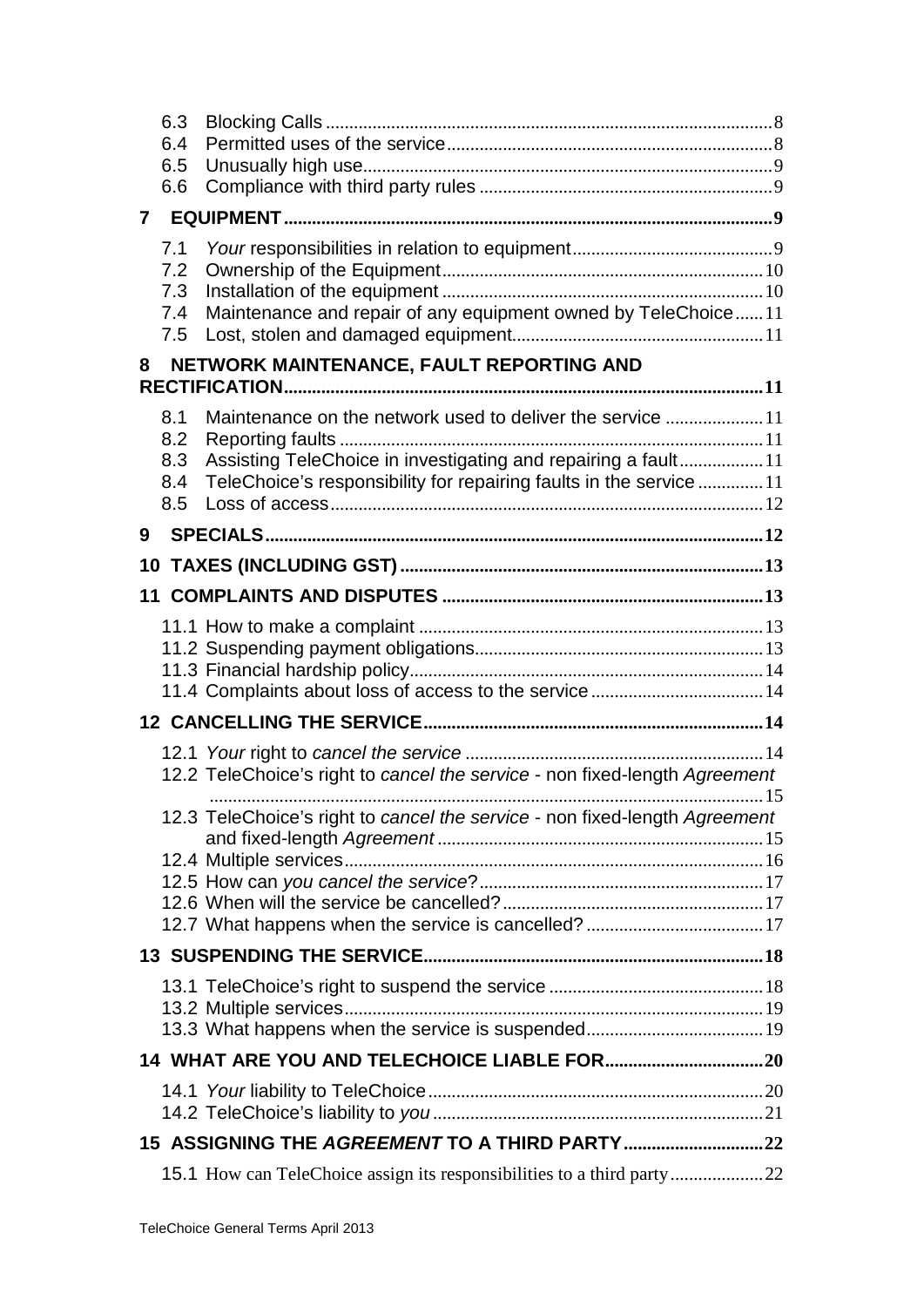| .23 |                                                                            |     |  |  |  |
|-----|----------------------------------------------------------------------------|-----|--|--|--|
|     |                                                                            |     |  |  |  |
|     |                                                                            |     |  |  |  |
|     |                                                                            |     |  |  |  |
|     | 16.4 What happens if you become a carrier or carriage service provider? 23 |     |  |  |  |
|     | 16.5 When does TeleChoice waive a right TeleChoice has under this          |     |  |  |  |
|     |                                                                            | .24 |  |  |  |
|     |                                                                            |     |  |  |  |
|     |                                                                            |     |  |  |  |
|     |                                                                            |     |  |  |  |
|     |                                                                            | .24 |  |  |  |
|     |                                                                            |     |  |  |  |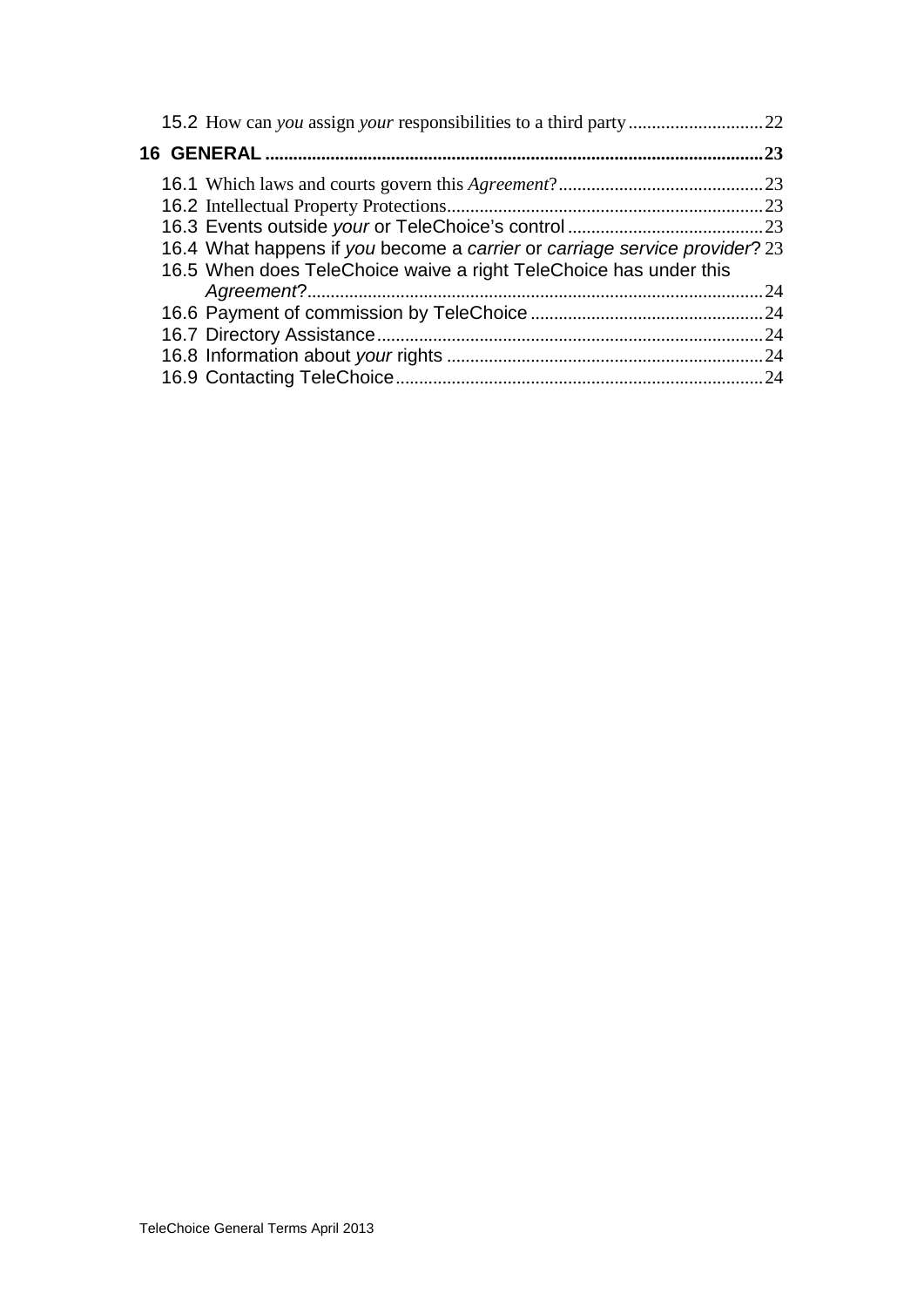## **1 INTRODUCTION**

- (a) These are the TeleChoice standard terms for consumers who connect to a service with TeleChoice on or after 1 April 2013.
- (b) *Your Agreement* with TeleChoice consists of these general terms, as well as *your Application*, the service description, the pricing tables and the *appendices*. In order to understand *your* rights and obligations, TeleChoice recommends that *you* read all of the documents that relate to *you* and the service *you* select.
- (c) The service description is a detailed description of the services offered by TeleChoice, including the different features, options and availability of a service.
- (d) The pricing tables set out the fees or charges for *your* use of the service that TeleChoice may charge *you*, as well as other information such as eligibility criteria and specific details of any pricing plans and some specials that TeleChoice may have on offer. TeleChoice recommends that *you* carefully check the pricing tables so *you* know what fees and charges apply to *your* use of the service.
- (e) The *appendices* contain additional information that may apply to *your* use of the service, such as information about other call charges and our usage policies (including our Fair Use Policy). *You* will be referred to an appendix by the pricing tables or these general terms that is relevant to the service *you* have chosen.
- (f) All of the information contained in these General Terms, service descriptions, pricing tables and *appendices* can also be found on our website, which is: [www.telechoice.com.au.](http://www.telechoice.com.au/)

## **2 THE** *AGREEMENT*

## 2.1 **The** *Agreement*

- (a) The *Agreement* is made up of:
	- (i) *Your application*,
	- (ii) These general terms,
	- (iii) The service description,
	- (iv) The pricing tables, and
	- (v) The *appendices*.
- (b) The *Agreement* is either a fixed-length *Agreement* or non fixedlength *Agreement*.

## 2.2 **Priority in the event of inconsistency between the different parts of the**  *Agreement*

(a) Where there is an inconsistency between a provision in these General Terms, and provision in another part of the *Agreement*, then unless otherwise stated these General Terms prevail to the extent of the inconsistency.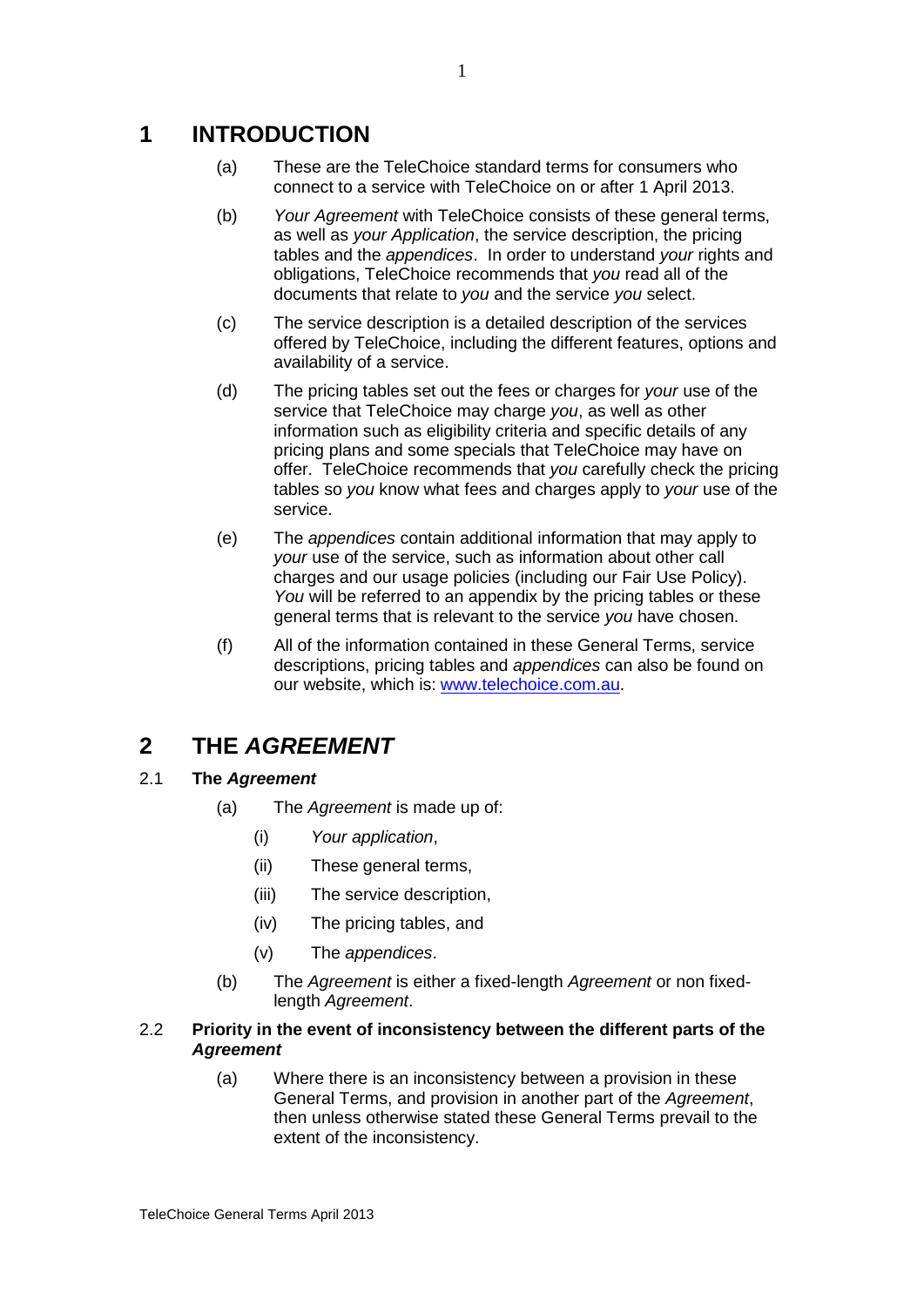(b) The terms contained in Clause 14 of these General Terms prevail over all other terms

#### 2.3 **Commencement**

The *Agreement* commences on the service start date. If *you* are a new or existing customer and *you* have not activated *your* service within 5 business days of the *Application* being approved, TeleChoice may then activate the service automatically and without further notice.

#### 2.4 **When does TeleChoice commence providing the service to** *you* **under the** *Agreement***?**

TeleChoice will commence providing the service to *you* under the *Agreement* from the service start date. As soon as TeleChoice accepts *your application* and *you* give us any valid user information asked for, TeleChoice will connect *you* to the service and TeleChoice will open an *account* in *your* name or add *your* service to an existing *account* held by *you*.

#### 2.5 **Term of the** *Agreement*

- (a) Where the *Agreement* is a not for a fixed term, TeleChoice will continue to deliver the service to *you* in accordance with the *Agreement* until the service is cancelled in accordance with clause [12,](#page-16-0) 'Cancelling the service', below.
- (b) Where the *Agreement* is for a fixed term, TeleChoice will deliver the service to *you* in accordance with the *Agreement*:
	- (i) For the minimum term, or
	- (ii) If neither *you* nor TeleChoice *cancel the service* at the end of the minimum term (see clause [2.6](#page-4-0) below), until the service is cancelled in accordance with clauses [12.1](#page-16-1) to [12.3](#page-17-0) below; or
	- (iii) Until the service is cancelled in accordance with clauses [12.1](#page-16-1) or [12.3](#page-17-0) below.

#### <span id="page-4-0"></span>2.6 **What happens at the end of the minimum term if the** *Agreement* **is a fixed-length** *Agreement***?**

- (a) Where the *Agreement* is a fixed term *Agreement* and neither *you* nor TeleChoice have not cancelled it at the end of the minimum term, the *Agreement* becomes a non fixed term *Agreement* and TeleChoice will continue to deliver the service to *you* on a monthto-month basis in accordance with the *Agreement*.
- <span id="page-4-1"></span>(b) If *you* do not wish to continue to use the service on a month-tomonth basis after the end of the minimum term, *you* must inform us (in accordance with clause [12,](#page-16-0) 'Cancelling the service', below) by giving us 30 days notice before the end of the minimum term that *you* wish to *cancel the service* at the end of the minimum term.
- (c) If TeleChoice decides not to deliver the service to *you* after the end of the minimum term, TeleChoice will give *you* notice of this (in accordance with clause [12,](#page-16-0) 'Cancelling the service', below) by giving *you* 30 days notice before the end of the minimum term.
- (d) If TeleChoice decides to amendment the terms of the *Agreement*, including any fees or charges, at the end of the minimum term, TeleChoice will give *you* notice of this (in accordance with clause 3 below) before the end of the minimum term.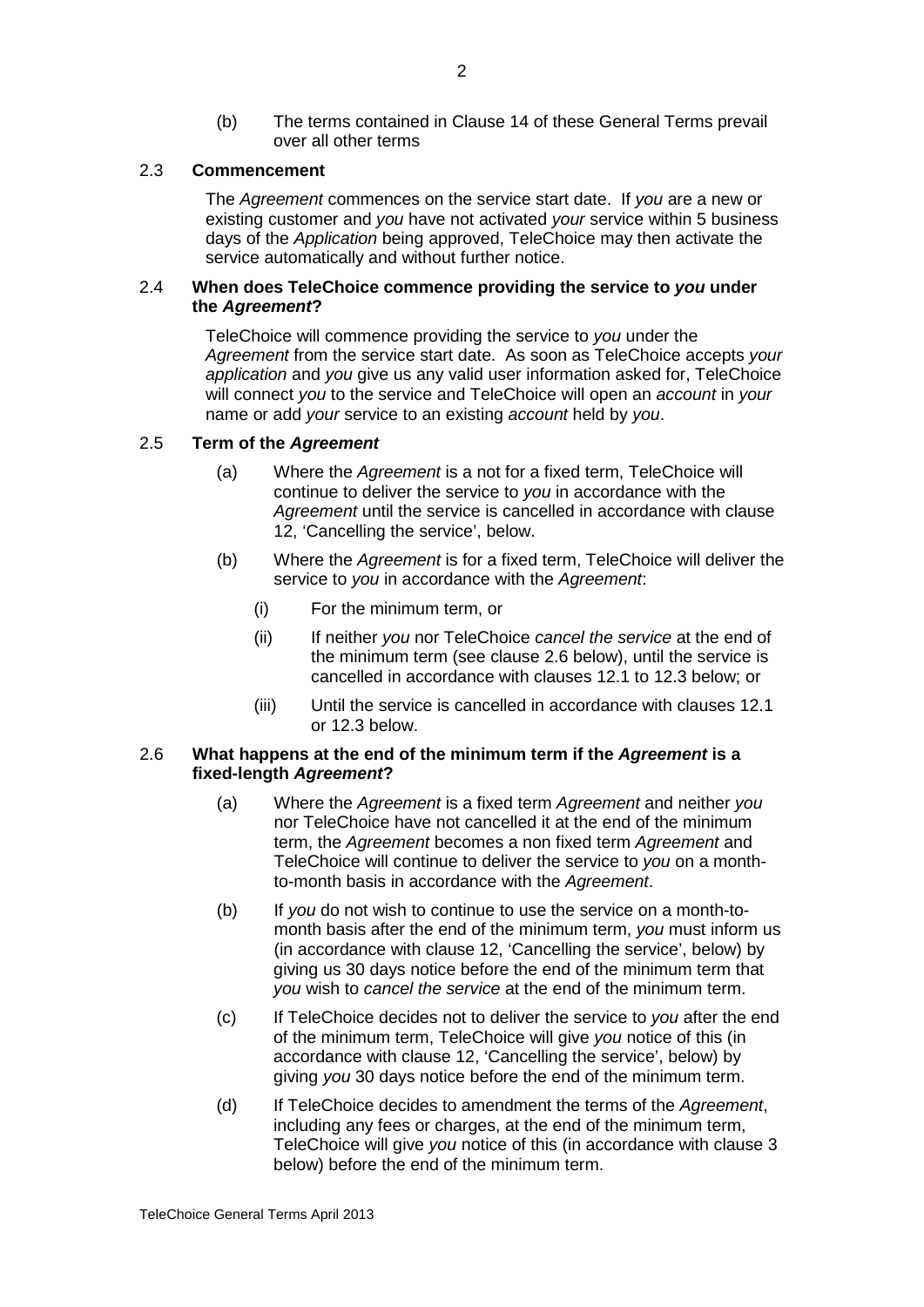## 2.7 **Responsibility for persons who** *you* **allow to use the service**

*You* must ensure that any person *you* allow to use the service complies with the *Agreement* as if they were *you*.

## **3 AMENDING THE** *AGREEMENT*

## **3.1 Our right to amend the** *Agreement*

TeleChoice can make any type of amendment to an *Agreement* if:

- (a) The amendment will benefit or will not adversely affect *you*;
- (b) *You* agree to the amendment; or
- (c) TeleChoice reasonably expects the amendment to adversely affect *you* and gives *you* reasonable notice of the amendment.

## **3.2 What TeleChoice must do if it amends a fixed length** *Agreement*

- (a) Generally, if TeleChoice makes an amendment to an *Agreement* which affects *you* and it is not of the type listed in clauses 3.6 or 3.7 below, TeleChoice must give *you* notice in writing of the amendment on fair terms and the right to *cancel the service*.
- (b) If TeleChoice makes an amendment to a fixed length *Agreement*, then TeleChoice must comply with its obligation set out in clauses 3.6 or 3.7.

## **3.3 How does TeleChoice determine that an amendment will affect** *you***?**

TeleChoice considers that an amendment will affect *you* if *you* have used or been billed for the service affected by the amendment during the 6 months before our notice and TeleChoice considers that the amendment will have more than a minor detrimental affect on *you*.

## **3.4 Notice in writing**

When TeleChoice is required to give *you* a notice in writing under clause 3.5 below of an amendment to the *Agreement*, TeleChoice can do so by giving it to *you* in person, sending it to *you* by mail or to *your* email address, by bill message or bill insert, or in the case of prepaid services, by making the information available on our website or at retail outlets and informing *you* (by recorded message, text message or in writing) of how to obtain information about the amendment.

## **3.5 Fair terms**

- (a) When TeleChoice is required to give *you* notice of an amendment on fair terms TeleChoice will:
	- (i) Give *you* at least 21 days notice in writing of the amendment before the amendment occurs; and
	- (ii) Offer *you* the right to *cancel the service* within 42 days from the date of our notice in writing.
- (b) If *you* choose to *cancel the service* under clause 3.5(a)(ii) above:
	- (i) TeleChoice will *cancel the service* on the date on which *you* notify us that *you* wish to *cancel the service* (which must be within 42 days from the date of our notice in writing); and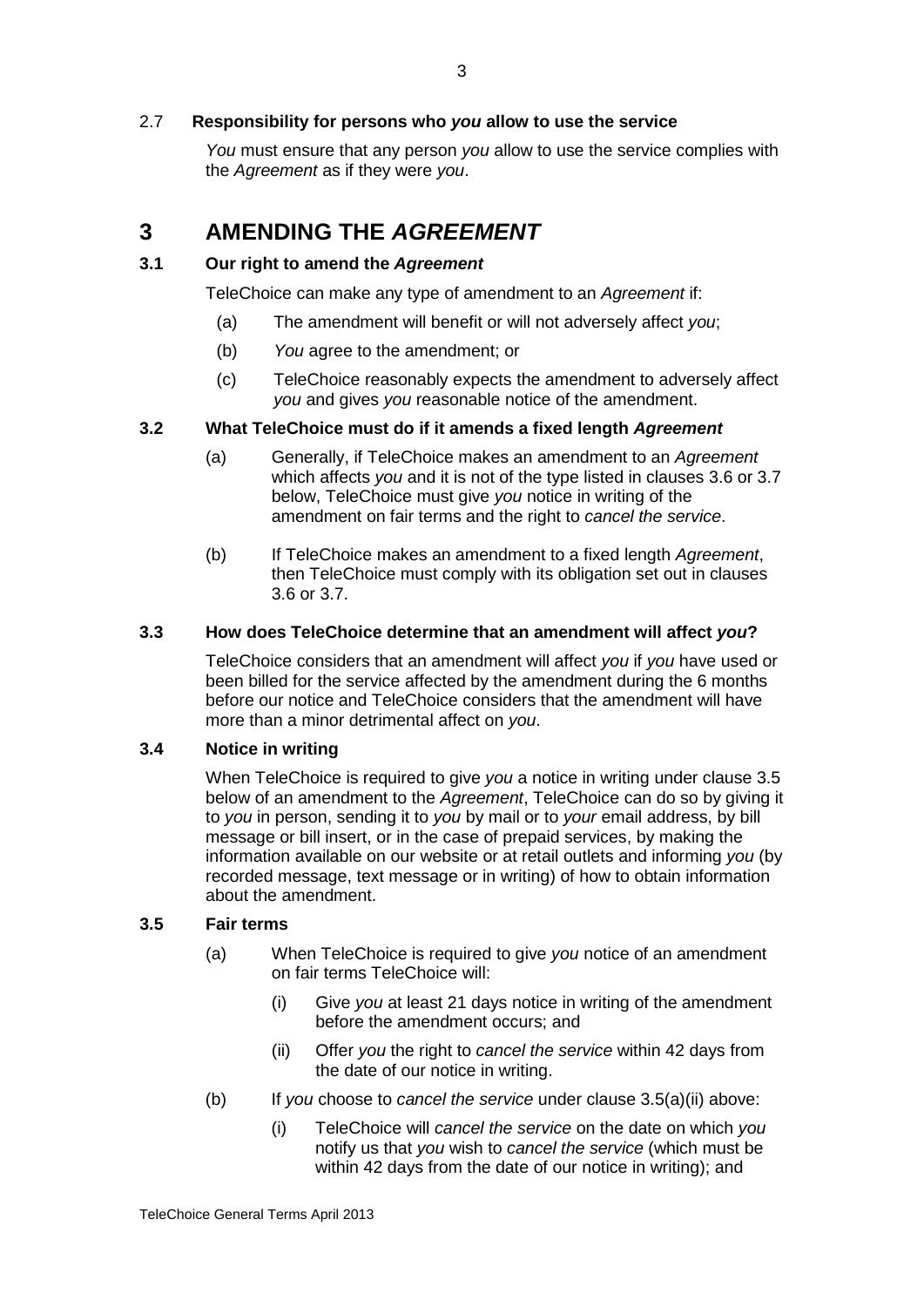- (ii) *You* will only have to pay:
	- (A) *Your* usage charges or minimum monthly spend (incurred to the date on which *you* notify us *you* wish to *cancel the service*); and
	- (B) Any outstanding amounts that cover installation costs or equipment charges.
- (c) If *you* have overpaid for the service because:
	- (i) The service is cancelled during a billing cycle; or
	- (ii) The amendment related to a price increase that became effective prior to the date *your* service was cancelled,

then *your account* (if *you* continue to have any *account* with us) will be credited with the amount *you* have overpaid, or, if *you* have stopped obtaining the service, TeleChoice will use reasonable endeavours to notify *you* that *you* have overpaid and refund the overpayment.

### **3.6 Amending a fixed-length** *Agreement* **where the amendment is likely to affect** *you*

- (a) If the *Agreement* is a fixed-length *Agreement*, TeleChoice can make amendments to the *Agreement* even if they affect *you*:
	- (i) Where there is an amendment in relation to the cost of international services or roaming, TeleChoice can amendment its charges for these services and does not need to tell *you* individually beforehand. Before *you* travel overseas *you* should contact us on 1300TELECHOICE or see our website [www.telechoice.com.au](http://www.telechoice.com.au/) for indicative pricing,
	- (ii) If the amendment is required by law or is in relation to a fee or charge to account for a tax imposed by law and it is fair and reasonable for us to do so. If TeleChoice expects the amendment to adversely affect *you*, TeleChoice will, whenever possible, try to give *you* at least 21 days notice in writing of the amendment.
- (b) If the *Agreement* is a fixed-length *Agreement*, TeleChoice can make amendments to the *Agreement*, if the amendment is in relation to a fee or charge for a service ancillary to the supply of the service. If the amendment affects *you*, TeleChoice will offer *you*:
	- (i) Use of a reasonable alternative at no fee or charge, or
	- (ii) A right to *cancel the service* without incurring fees or charges other than usage charges and minimum monthly spend (incurred to the date on which the service is cancelled, which is the date on which *you* notify us *you* wish to *cancel the service*);
- (c) If the *Agreement* is a fixed-length *Agreement*, TeleChoice can make amendments to the *Agreement* where the amendment is to increase the price of content or premium service (where TeleChoice are passing on an increase in the cost charged to us by the supplier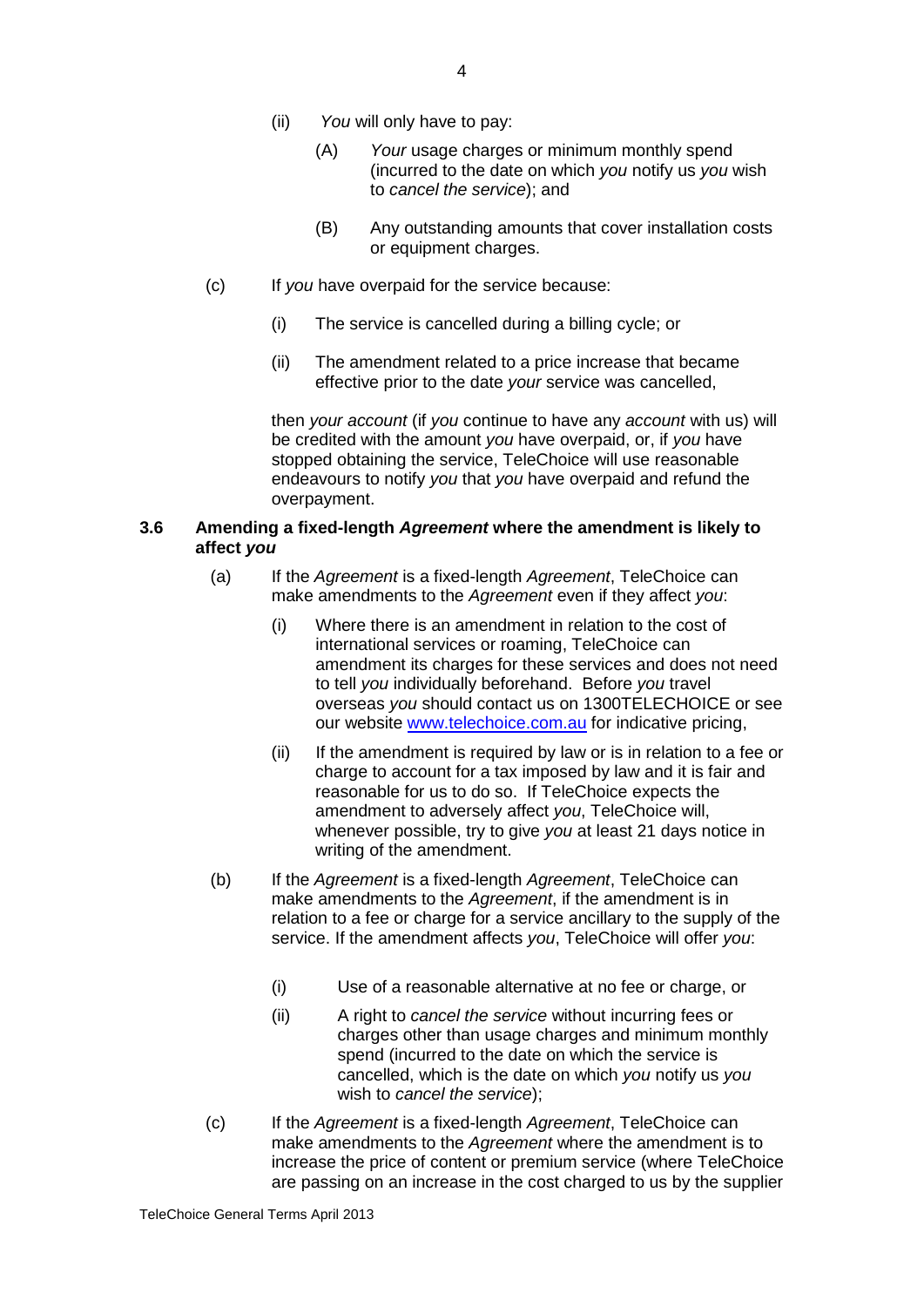who supplies that content service or premium service to us). If the amendment affects *you*, TeleChoice will:

- (i) Whenever possible, still try to give *you* at least 21 days notice in writing of the increase in price if *you* have used the content or premium service within the previous six (6) months; and
- (ii) Allow *you* to elect to not use the content or premium service without attracting any additional charges.
- (d) If the *Agreement* is a fixed-length *Agreement*, TeleChoice can make amendments to the *Agreement*, if the amendment is a result of another *carrier* or service provider varying their *Agreement* with TeleChoice so that TeleChoice needs to make consequential amendments to the *Agreement*. If the amendment affects *you* TeleChoice will:
	- (i) Whenever possible, still try to give *you* at least 21 days notice in writing of the amendment; and
	- (ii) Give *you* 42 days from the date of the notice in which *you* may *cancel the service* without incurring fees or charges other than:

(A) Usage charges or *your* minimum monthly payment (incurred to the date on which *you* notify us *you* wish to *cancel the service*); and

(B) Any outstanding amounts that cover installation costs or equipment charges (where the equipment can be used in connection with services provided by any third party).

#### **3.7 Amendments that are likely to benefit** *you* **or have a neutral or minor detrimental affect on** *you*

- (a) TeleChoice can make amendments to a fixed-length *Agreement* relating to the terms and conditions of the service (including price) if the amendment is likely to benefit *you* or have a neutral or minor detrimental affect on *you*.
- (b) If *you* can demonstrate that such a amendment has had more than a minor detrimental affect on *you* and the amendment is not of a type described in paragraph 3.6 TeleChoice:
	- (i) Will offer *you* the right to *cancel the service* without incurring fees or charges other than:
		- (A) Usage charges or *your* minimum monthly payment (incurred to the date on which the service is cancelled, which is the date on which *you* notify us *you* wish to *cancel the service*); and
		- (B) Any outstanding amounts that cover installation costs or equipment charges (where the equipment can be used in connection with services provided by any third party); and
	- (ii) May offer *you* an alternative remedy to address the affect the amendment has had on *you*.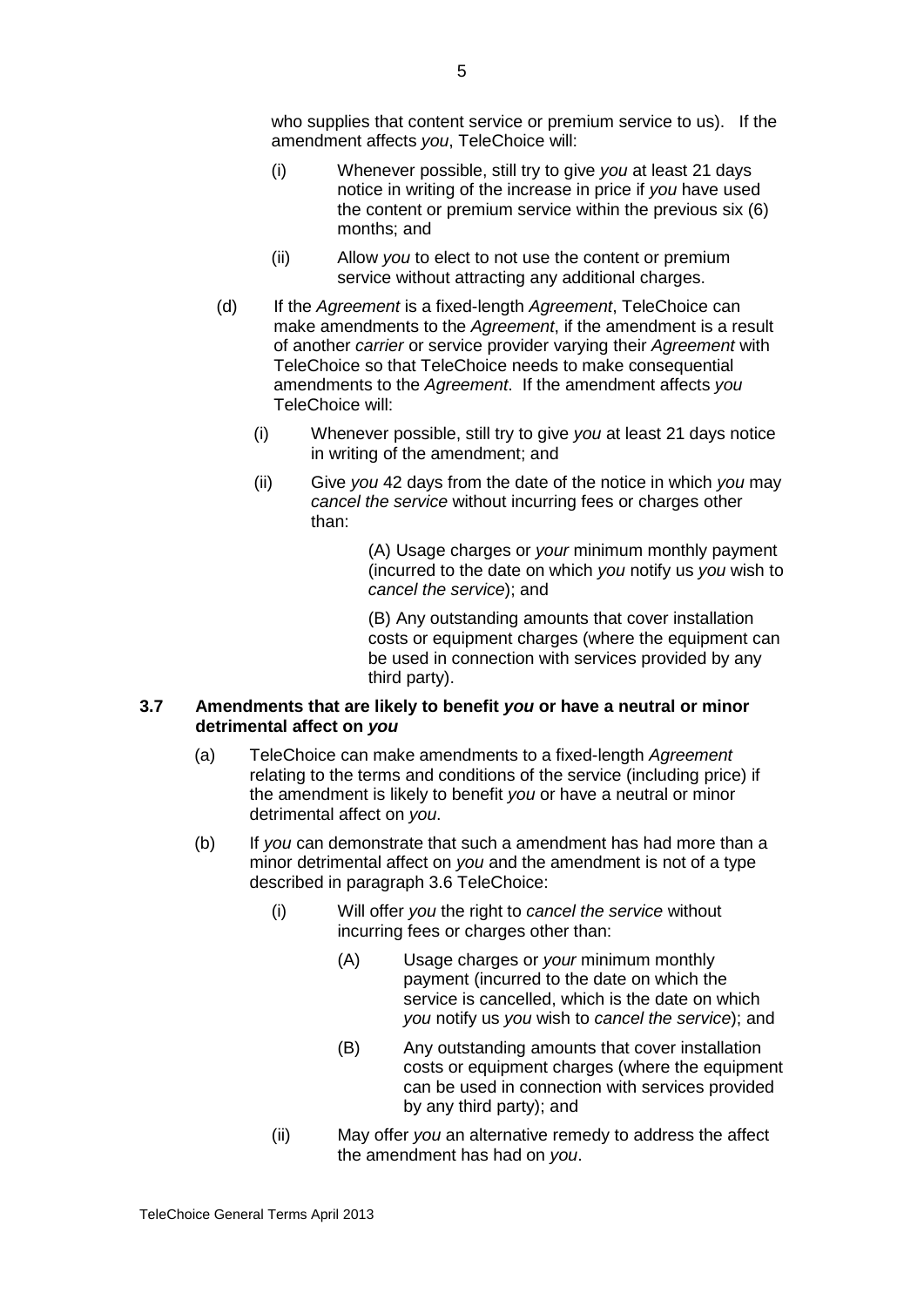## **3.8 How can** *you* **amend anything in the** *Agreement***?**

Unless expressly otherwise stated in the *Agreement*, *you* cannot make any amendments to the *Agreement* without first obtaining the prior written consent of TeleChoice.

## **4** *APPLICATION* **FOR THE SUPPLY OF THE SERVICE**

## 4.1 **What is the service?**

The service *you* have selected is detailed in the service description.

## 4.2 **Who does TeleChoice connect to the service?**

Our services are designed for consumers only. TeleChoice only offers the service to customers who are consumers.

## 4.3 **When may TeleChoice refuse** *your application***?**

TeleChoice may refuse *your application* if:

- (a) *You* are not a consumer; or
- (b) *You* do not provide satisfactory proof of identification; or
- (c) *You* do not meet the eligibility criteria for the service; or
- (d) The service is not available at the location where *you* wish to connect the service; or
- (e) *You* do not have an appropriate credit rating.

## <span id="page-8-0"></span>**5 DEALING WITH PERSONAL INFORMATION**

## 5.1 **Collection, use and disclosure**

- (a) TeleChoice may collect, use and disclose *your* personal information to decide whether to start, stop or limit supply to *you* of personal credit, the service or any products and services offered by TeleChoice or its related companies.
- (b) TeleChoice may collect, use and disclose *your* personal information (which may include, for example, numbers called, time of call, location of call) for purposes related to the delivery of the service, or for purposes which would be reasonably expected, including billing and account management, business planning and product development, and to provide *you* with information about promotions, as well as other products and services offered by TeleChoice, its related companies and other organisations.
- (c) TeleChoice may collect, use and disclose *your* personal information (which may include, for example, numbers called, time of call, location of call) for the purposes in paragraphs (a) and (b) above to or from:
	- (i) A credit reporting agency or credit provider;
	- (ii) Another related corporation of TeleChoice;
	- (iii) Third parties who are not related to TeleChoice, including third party suppliers, agents of TeleChoice, affinity partners, dealers, contractors and franchisees;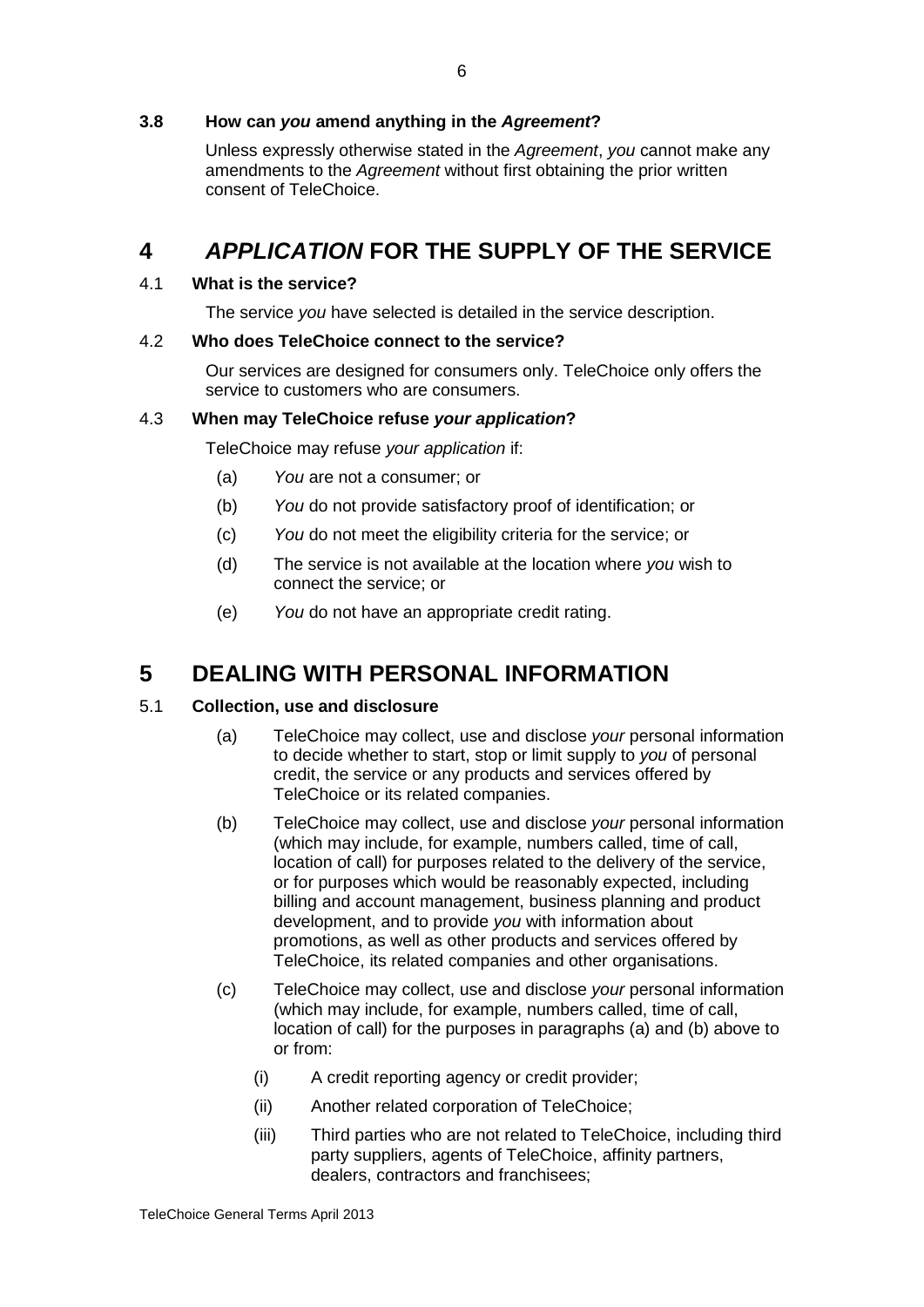- (iv) Suppliers who need access to *your* personal information to provide TeleChoice with services to allow delivery of the service to *you*; and
- (v) Joint venture partners of TeleChoice and its related corporations.
- (d) TeleChoice may be permitted or required by applicable laws to collect, use or disclose *your* personal information (which may include, for example, numbers called, time of call, location of call), including disclosure to:
	- (i) The operator of the Integrated Public Number Database (IPND), which is an industry wide database of all public number customer data;
	- (ii) Emergency services organisations; and
	- (iii) Law Enforcement Agencies and Government Agencies for purposes relating to the enforcement of criminal and other laws.

## 5.2 **Opting out**

If *you* wish to only receive communications that are *account* related or legally required, *you* may request not to receive other communications (that is, *you* may 'opt out'). *You* will need to contact Customer Service to make a request to opt out. TeleChoice will not charge *you* for processing a request to opt out.

## 5.3 **Being able to correct** *your* **personal information**

If *you* are an individual, *you* are entitled to:

- (a) Gain access to *your* personal information held by TeleChoice, unless TeleChoice is permitted or required by any applicable Law to refuse such access; and
- (b) Correct any personal information held by TeleChoice.

## 5.4 **Supplying** *your* **personal information**

If *you* do not supply part or all of the personal information that TeleChoice reasonably requests from *you*, then TeleChoice may refuse to provide, or limit the provision of, personal or commercial credit to *you*, or the service.

## 5.5 **Consent**

By supplying *your* personal information to TeleChoice and obtaining the service, *you* acknowledge and consent to the collection, use and disclosure of *your* personal information as set out in this clause [5](#page-8-0) and in accordance with TeleChoice's privacy policy. *You* may view the TeleChoice Privacy Policy on the TeleChoice website:

[http://www.telechoice.com.au/legal/privacy.](http://www.telechoice.com.au/legal/privacy)

## 5.6 **Recording of calls**

TeleChoice may record all incoming calls to us. If *you* do not consent to *your* call being recorded, *you* may advise the operator at the start of the call. There are some transactions that TeleChoice is required by law to record. TeleChoice may not be able to assist *you* with these if *you* do not consent to TeleChoice recording *your* call.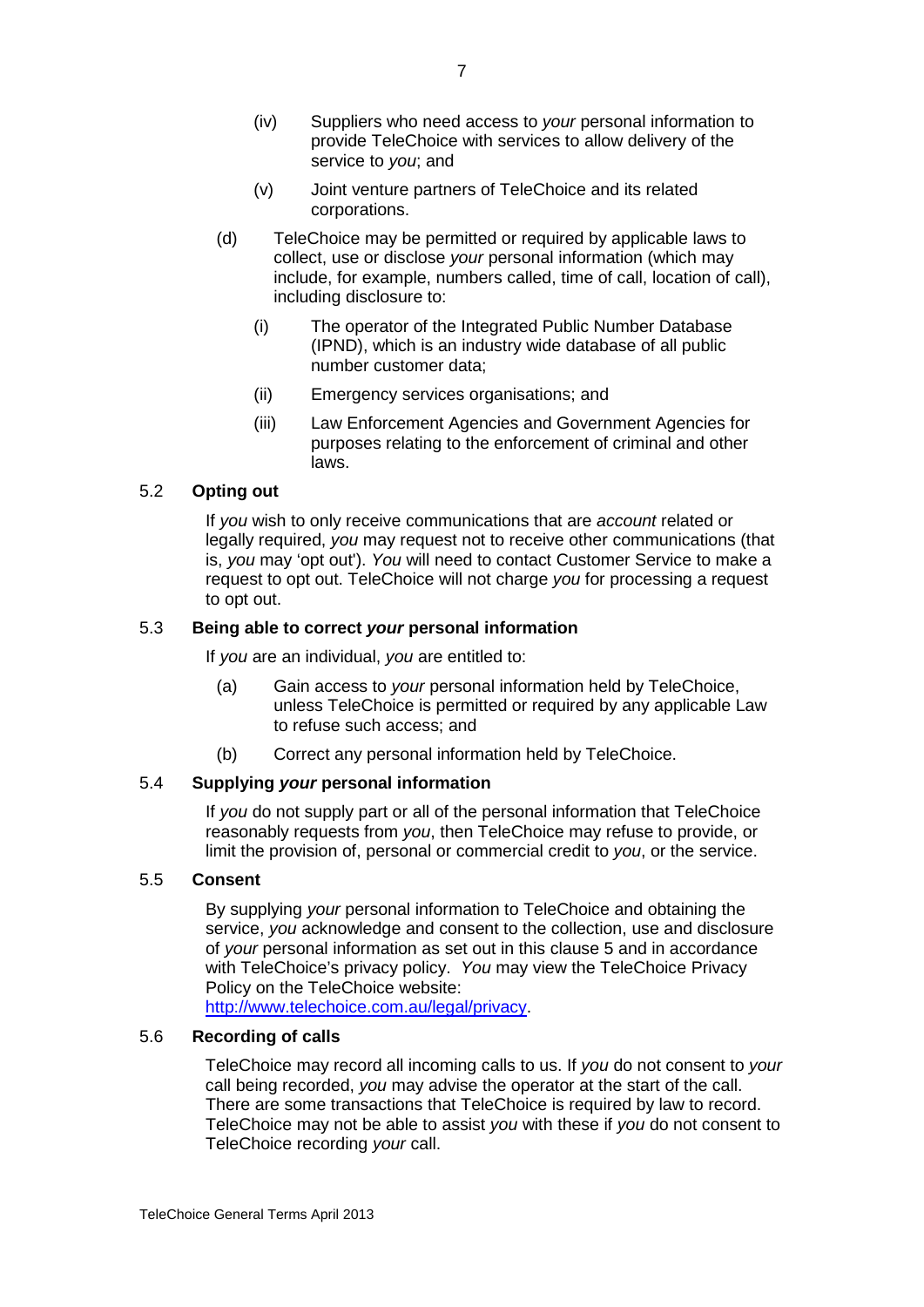## 5.7 **Keeping** *your* **password confidential**

*You* must keep confidential any password, code or personal identification number (or PIN) that *you* choose or TeleChoice gives *you* to use in connection with the service.

#### 5.8 **Secondary contacts**

*You* consent to TeleChoice:

- (a) Disclosing any information in relation to *your account* to; and
- (b) Changing information in relation to *your account* in response to a request from,

any person who can quote *your* password, code or PIN or any person *you* have authorised to be a secondary contact in relation to *your account*.

*You* consent to *you* and any person *you* have authorised to be a secondary contact or person who enters *your* password, code or PIN, being able to access *your account* information on the TeleChoice website [www.telchoice.com.au/members.](http://www.telchoice.com.au/members)

## **6 USING THE SERVICE**

#### <span id="page-10-0"></span>6.1 **Connecting the service**

*You* must reasonably co-operate with TeleChoice to allow us, or a supplier, to establish and deliver the service to *you* safely and efficiently. If *you* do not do so, TeleChoice may be entitled to *cancel the service* under clause  $12.3(a)(v)$  or (vi) or suspend the service under clause 13.1(vii) or (viii).

#### 6.2 **Quality of the service**

TeleChoice will deliver the service to *you* with all due care and skill and will endeavour to make the service available to *you* at all times. However, at times the quality and availability of the service may be affected by factors outside TeleChoice's control, such as weather and faults in phone networks. Also, the network and the service may from time to time need upgrading, maintenance or other work during which the service could be interrupted or unavailable. In the event of unexpected faults TeleChoice will use reasonable endeavours to ensure the service is restored as soon as possible.

#### <span id="page-10-1"></span>6.3 **Blocking Calls**

TeleChoice may block access to a number (other than an emergency service number) if TeleChoice reasonably requires this to be done for technical, operational or commercial reasons.

#### 6.4 **Permitted uses of the service**

- (a) When *you* use the service, *you* must comply with:
	- (i) All applicable Laws;
	- (ii) All directions by a Telecommunications Regulator;
	- (iii) All notices issued by authorisation of or under a relevant Law (for example, under the Copyright Act 1968 (Cth)); and
	- (iv) All reasonable directions given to *you* by TeleChoice.
- (b) *You* must not use, or attempt to use, the service: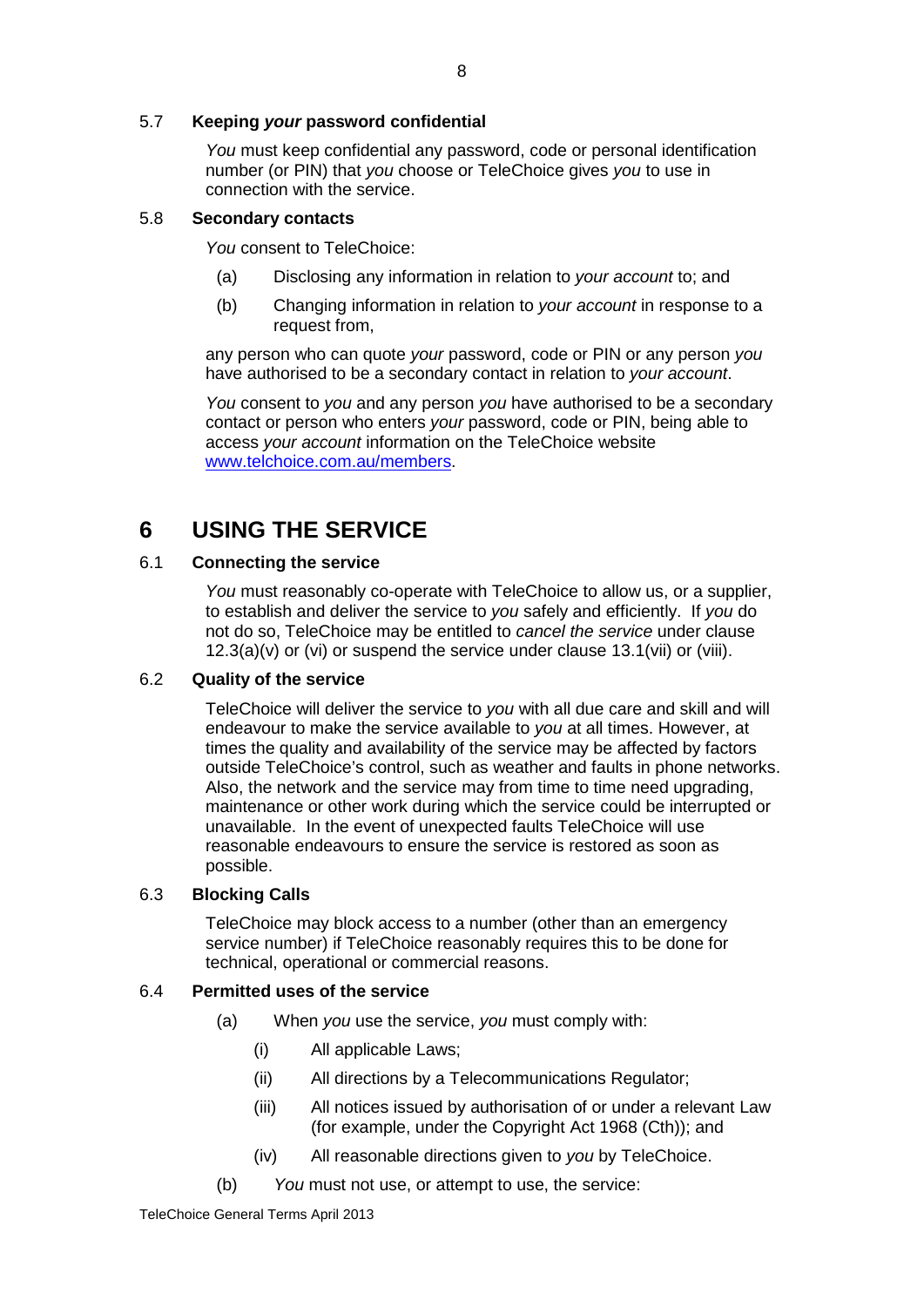- (i) To break any Law or to infringe another person's rights (including damaging any property or injuring or killing any person or infringing someone's copyright); or
- (ii) To transmit, publish or communicate material which is defamatory, offensive, abusive, indecent, menacing or unwanted; or
- (iii) To access or send any "prohibited content" (as defined in the Broadcasting Services Act 1992) or for other unlawful purposes or knowingly or negligently allow any other person to do so; or
- (iv) To expose TeleChoice to liability, or
- (v) In any way that damages, interferes with or interrupts the service, or the network used to supply the service.
- (c) TeleChoice may ask *you* to stop doing something that TeleChoice reasonably believes is contrary to paragraph (b) above. *You* must immediately comply with any such request. If *you* fail to do so, then TeleChoice may take any steps reasonably necessary to ensure compliance by *you* with paragraph (b) above or the request.
- (d) *You* acknowledge that, where the service is a carriage service, TeleChoice, or any supplier whose network is used to supply the service, may be required to intercept communications over the service and may also monitor *your* usage of the service and communications sent over it.
- (e) If *you* do not comply with this clause 6.4, TeleChoice may be entitled to *cancel the service* under clause 12.3(a)(v) or (vi) or suspend the service under clause 13.1(a)(vii) or (viii).

## 6.5 **Unusually high use**

TeleChoice may contact *you* if TeleChoice become aware of an unusually high use of the service by *you* (including to verify any costs or charges which *you* may have incurred) however TeleChoice are under no obligation to do so unless the Fair Use Policy applies. For example, if *you* suddenly make an unusually high volume of calls to international destinations using the service TeleChoice may contact *you* to determine whether that use is likely to continue.

If so, TeleChoice may ask *you* to make a pre-payment usage charge under clause 3.5 of the service description. Please note that TeleChoice may also be entitled to bar or suspend the service under clause [13.1\(a\)\(iv\)](#page-20-0) for an unusually high use of the service, or under the Fair Use Policy for a breach of that policy.

## 6.6 **Compliance with third party rules**

When *you* use the service it is *your* responsibility to comply with any rules imposed by any third party whose content or services *you* access using the service or whose network *your* data traverses.

## **7 EQUIPMENT**

## <span id="page-11-0"></span>7.1 *Your* **responsibilities in relation to equipment**

(a) *You* must ensure that all equipment *you* use in connection with the service and the way *you* use that equipment complies with: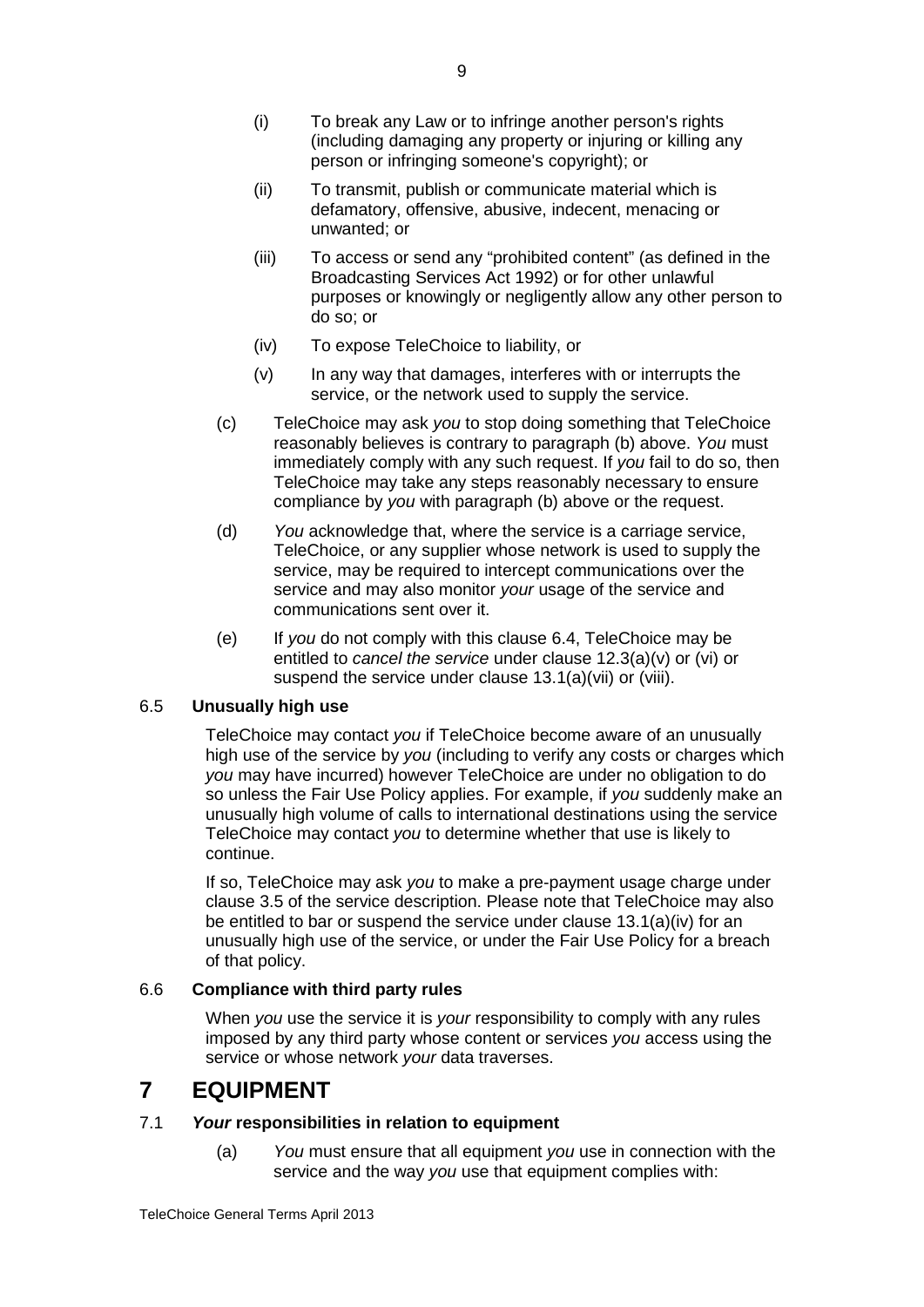- (i) All applicable Laws;
- (ii) All directions by a Telecommunications Regulator;
- (iii) All notices issued by authorisation of or under law (for example, under the Copyright Act 1968 (Cth)); and
- (iv) All reasonable directions given to *you* by TeleChoice.
- (b) If *you* breach paragraph (a) above, TeleChoice may:
	- (i) Disconnect the equipment from the service;
	- (ii) Suspend the service in accordance with clause  $12.3(a)(v)$  or 12.3(a)(vi); or
	- (iii) *Cancel the service* in accordance with clause 13.1(a)(vii) or 13.1(a)(viii).
- (c) TeleChoice will try to give *you* reasonable notice before TeleChoice disconnects the equipment under paragraph (b)(i) above, but TeleChoice may disconnect the equipment, suspend the service or *cancel the service* immediately if there is an emergency.

## 7.2 **Ownership of the Equipment**

- (a) Equipment owned by TeleChoice.
	- (i) Any equipment owned by TeleChoice remains the property of TeleChoice at all times.
	- (ii) Subject to *your* statutory rights as a consumer, *you* are responsible for any equipment owned by TeleChoice as and from the date on which *you* receive it.
	- (iii) *You* must not mortgage or grant a charge, lien or encumbrance over any equipment owned by TeleChoice.
- (b) *You* may, but are not obliged to, purchase equipment from TeleChoice or any of our personnel to use in connection with the service.
- (c) *You* may purchase equipment from a third party to use in connection with the service.
- (d) *You* can purchase equipment from TeleChoice or any of our personnel to use in connection with the service:
	- (i) By paying for the equipment in one payment at the point of sale, or
	- (ii) By any other means advised by TeleChoice from time to time.
	- (e) All equipment used in connection with the service, must be of a kind, make and model approved by TeleChoice.

#### 7.3 **Installation of the equipment**

*You* must provide an adequate and suitable space, power supply and environment for all equipment used in connection with the service and located on the premises where the equipment is to be used.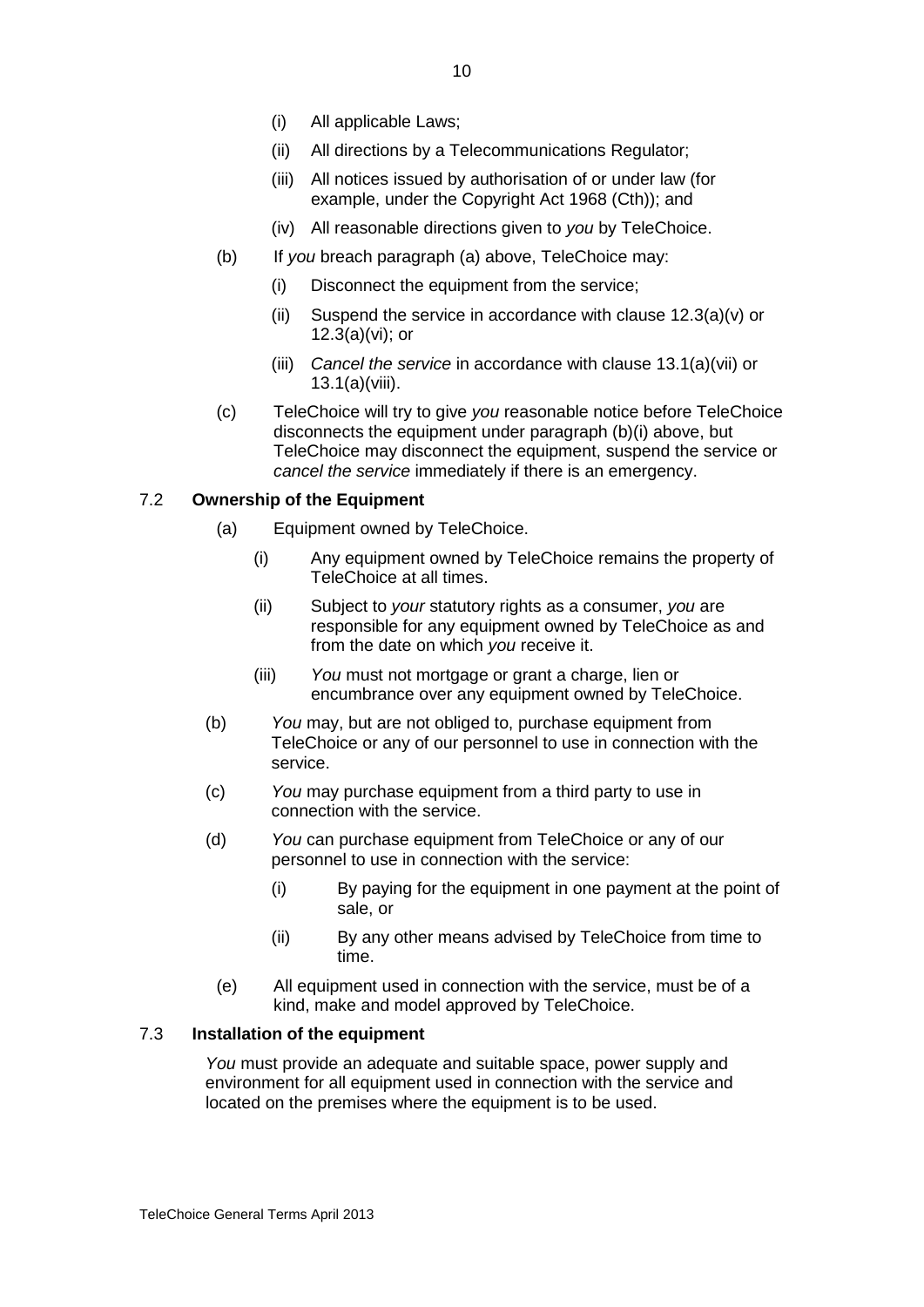### 7.4 **Maintenance and repair of any equipment owned by TeleChoice**

Unless both parties agree otherwise, *you* must only allow our personnel or a third party supplier referred by TeleChoice to service, modify, repair or replace any equipment owned by TeleChoice.

#### 7.5 **Lost, stolen and damaged equipment**

- (a) *You* are responsible for any lost, stolen or damaged equipment owned by TeleChoice, unless TeleChoice or our personnel cause it.
- (b) *You* will be responsible for any outstanding payments for equipment that *you* have purchased from TeleChoice or our personnel, even when that equipment is lost, stolen or damaged, unless TeleChoice or our personnel cause it.

## **8 NETWORK MAINTENANCE, FAULT REPORTING AND RECTIFICATION**

### 8.1 **Maintenance on the network used to deliver the service**

Maintenance may be conducted on a network used to deliver the service.

#### 8.2 **Reporting faults**

- (a) TeleChoice will provide a fault reporting service for *you* to report faults.
- (b) Before *you* report a fault to TeleChoice, *you* must take all reasonable steps to ensure that any equipment that is not equipment owned by TeleChoice does not cause the fault.

#### 8.3 **Assisting TeleChoice in investigating and repairing a fault**

*You* must provide all reasonable assistance to enable TeleChoice or our personnel, or where necessary a third party supplier referred by TeleChoice, to investigate and repair a fault.

#### 8.4 **TeleChoice's responsibility for repairing faults in the service**

- (a) Unless the service description expressly provides otherwise, TeleChoice is not responsible for repairing any fault in the service where the fault arises in or is caused by:
	- (i) A network fault; or
	- (ii) Equipment that is not owned by TeleChoice; or
	- (iii) Facilities outside the TeleChoice network.
- (b) Where:
	- (i) The fault arises in or is caused by a supplier's network;
	- (ii) TeleChoice becomes aware of the fault; and
	- (iii) TeleChoice is not responsible for the repair of that fault,

TeleChoice will notify the supplier of the fault and request that the fault be corrected promptly, but TeleChoice will not bear any further liability or responsibility arising from the fault.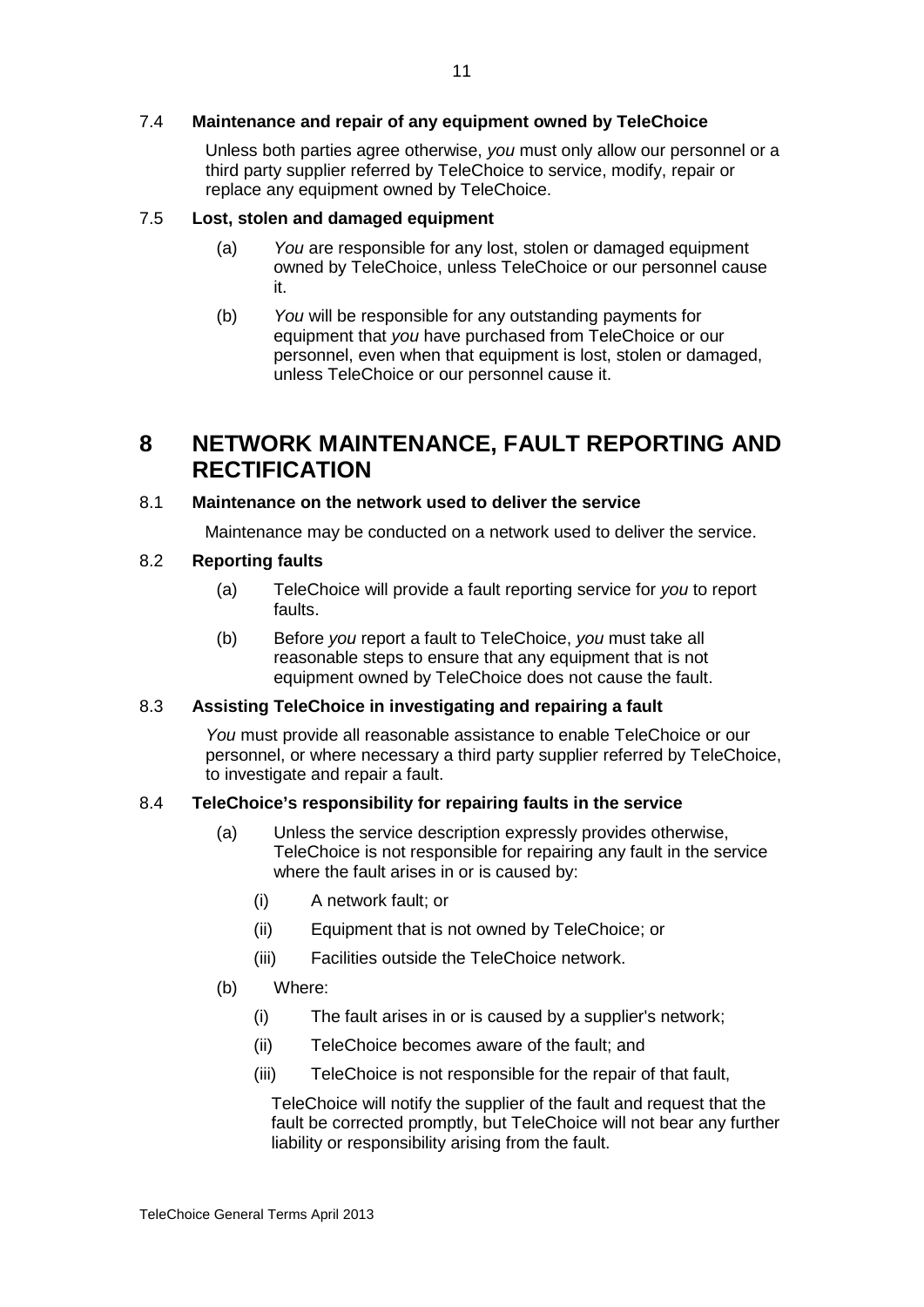- (c) Where the fault arises in or is caused by equipment that is not owned by TeleChoice, TeleChoice is not responsible for the repair of that fault. If *you* ask TeleChoice to investigate and repair such a fault:
	- (i) TeleChoice will give *you* an estimate of the probable cost of investigating the fault and, if *you* agree to pay those costs, TeleChoice will undertake an investigation and TeleChoice will then charge *you* for the cost of investigation;
	- (ii) If TeleChoice has investigated the fault, TeleChoice will use reasonable endeavours to inform *you* of the fault's probable cause; and
	- (iii) If *you* request TeleChoice to repair the fault and TeleChoice agrees to repair the fault, TeleChoice will give *you* an estimate of the probable cost of repairing the fault and TeleChoice will then charge *you* for the actual cost of repairing the fault, which *you* hereby agree to pay.
- (d) If TeleChoice investigates a fault and determines that the fault is attributable to an excluded event, then TeleChoice may still charge *you* for any costs that TeleChoice has incurred in investigating and, if applicable, repairing the fault.

## 8.5 **Loss of access**

If the fault results in a significant and sustained loss of access to, or use of, the service, *you* should check if *you* are entitled to a refund or rebate under clause 11.4 below. *You* may also be entitled to *cancel the service* under clause 12.1(a)(ii)(A) below.

## **9 SPECIALS**

- (a) TeleChoice may offer *you* a special offer from time to time (including a special offer in relation to a particular pricing plan).
- (b) TeleChoice will notify *you* of any specials offered to *you* either through general advertising or by specifically advising *you*. The terms of each special offer will be set out in the pricing table for the relevant service, in an appendix, in advertising material, or *you* will be advised separately in writing.
- (c) A special offer may be an offer to vary the price or the terms of delivery (including the minimum term) and it may be subject to certain conditions.
- (d) If *you* accept a special offer, the terms of the special offer, subject to the Fair Use Policy, will prevail to the extent that the terms of the special offer are inconsistent with the terms of this *Agreement*. Otherwise, the terms and conditions of this *Agreement* will continue to apply to the special offer.
- (e) After the special offer expires, TeleChoice may end the special offer and the full terms and conditions of this *Agreement* will once again apply.
- (f) Where TeleChoice provides *you* with discounted calls, text and photo messaging rates for text and photo messages sent to another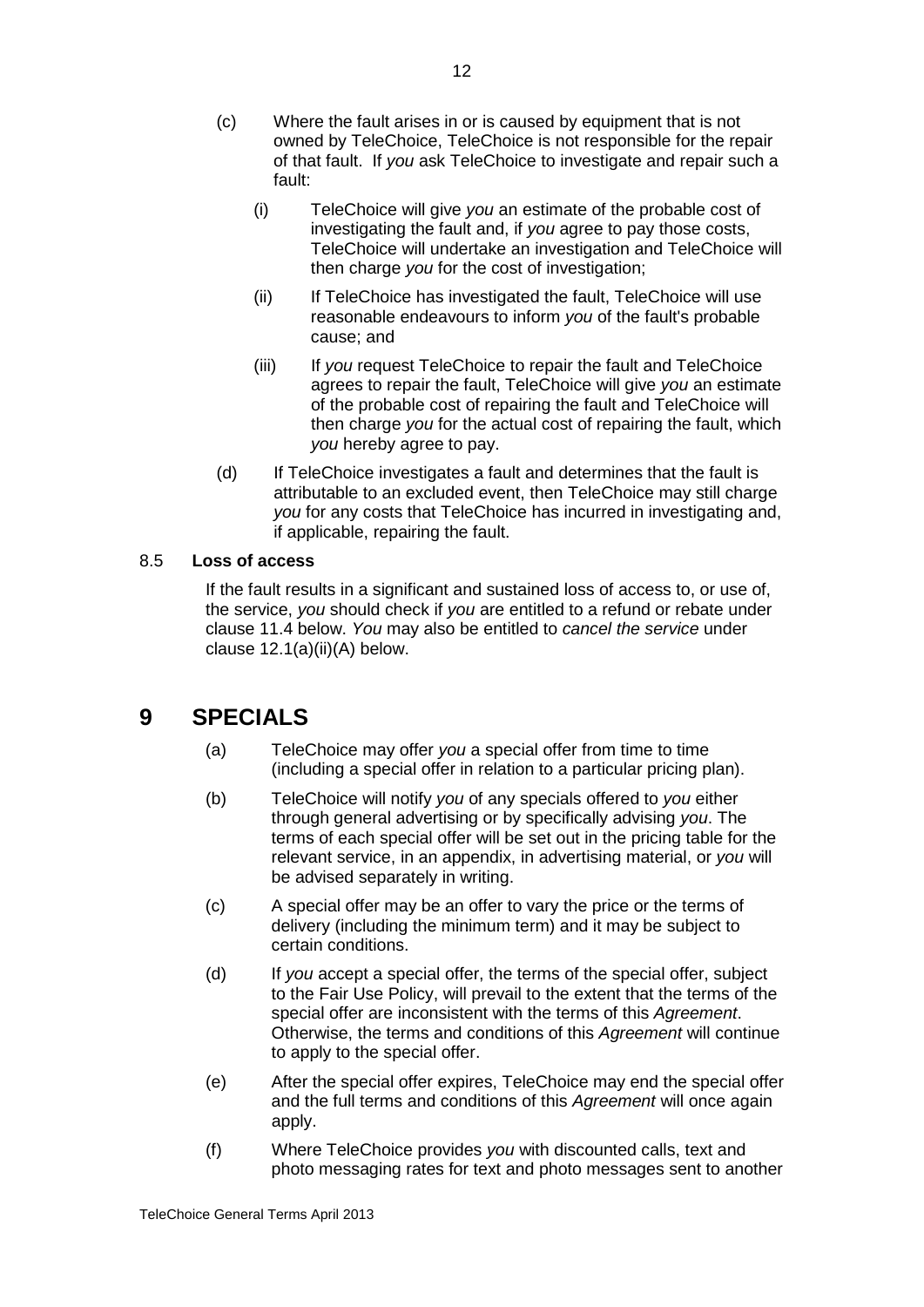TeleChoice customer ("TC 2 TC") those rates are not available for bulk commercial use.

(g) Where TeleChoice provides *you* with a special call rate to another TeleChoice mobile phone number and that number ceases to be a TeleChoice mobile phone number for any reason, the special call rate will no longer apply to calls to that number.

## **10 TAXES (INCLUDING GST)**

- (a) Unless otherwise indicated, the fees and charges set out in this *Agreement* include any amount on account of tax.
- (b) Where the fees and charges do not include an amount on account of tax, if any tax is payable by TeleChoice in relation to, or on any, supply under or in connection with this *Agreement*, TeleChoice will increase the tax exclusive fees and charges by an additional amount on account of the tax. *You* must pay the additional amount at the same time *you* pay the fees and charges. This applies where the tax, such as GST, is directed at, and imposed on, *you*, the enduser.

## **11 COMPLAINTS AND DISPUTES**

## 11.1 **How to make a complaint**

- (a) If *you* have any complaints in connection with the service, *you* may complain in writing (including by sending an email to [feedback@telechoice.com.au](mailto:feedback@telechoice.com.au) ) or by calling TeleChoice on 1300TELECHOICE.
- (b) TeleChoice will handle *your* complaint in accordance with TeleChoice's Complaints Handling Policy. *You* may view this Policy on TeleChoice's website: [www.telechoice.com.au/legal/feedback](http://www.telechoice.com.au/legal/feedback)
- (c) TeleChoice will use its best endeavours to resolve *your* complaint. However, if TeleChoice is not able to resolve *your* complaint to *your* satisfaction, *you* can refer *your* complaint to the Telecommunications Industry Ombudsman, the Department of Fair Trading or The Department of Consumer Affairs in *your* State or Territory, or to the Office of the Federal Privacy Commissioner.

## 11.2 **Suspending payment obligations**

- (a) Where *your* complaint is about a fee or charge for the use of the service, provided TeleChoice reasonably believes *your* complaint is bona fide, TeleChoice will:
	- (i) In most cases, suspend *your* payment obligation for that fee or charge only, until the complaint has been investigated and resolved; or
	- (ii) If *you* pay by direct debit, reverse any incorrect fees or charges that have been applied to *your account*, once the complaint has been investigated and resolved.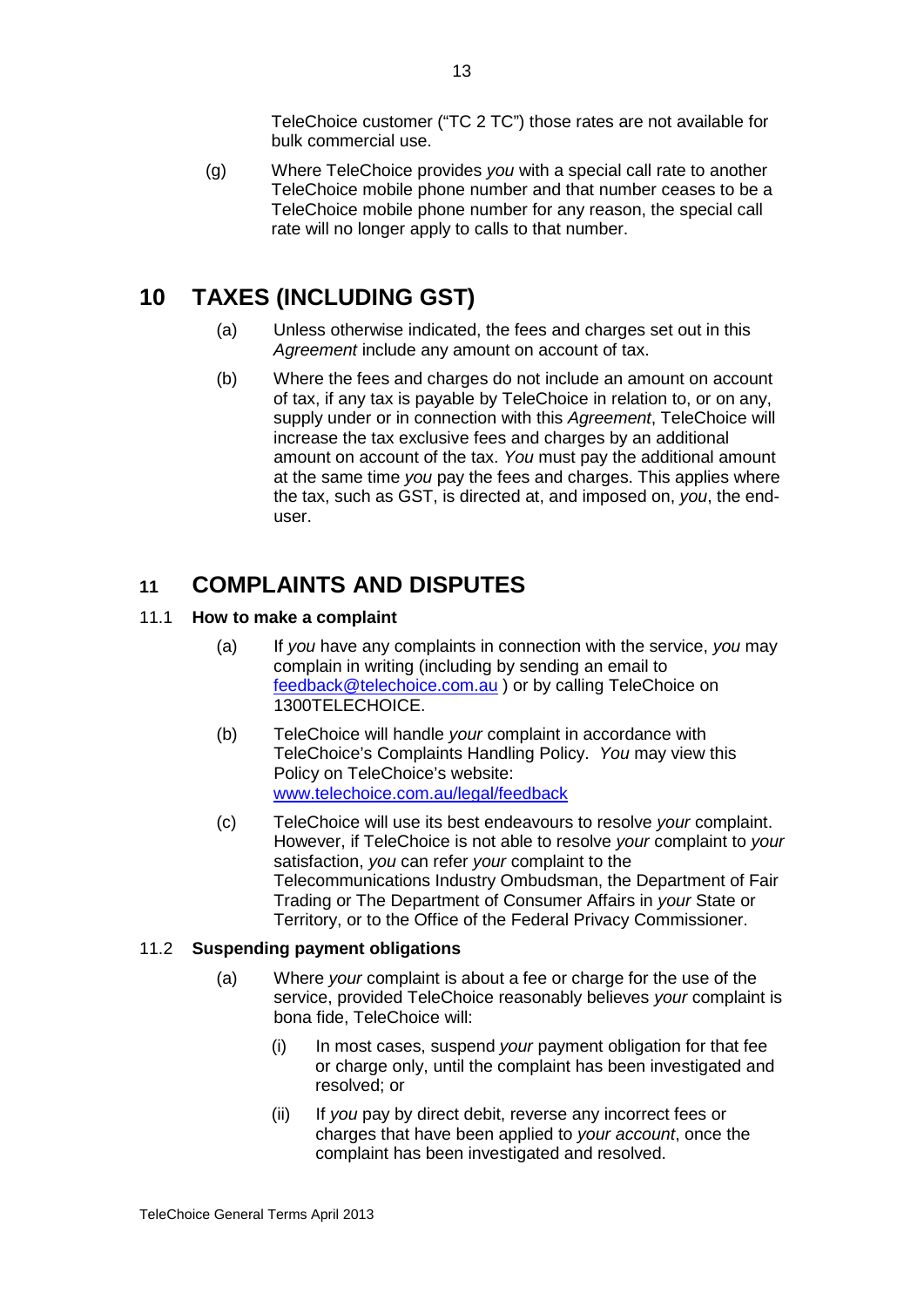(b) All other fees and charges that are not in dispute remain due and payable in accordance with this *Agreement*.

## 11.3 **Financial hardship policy**

The TeleChoice Financial Hardship Policy contains information about how TeleChoice can assist customers who are experiencing financial hardship. *You* can view the Policy at [www.telechoice.com.au/legal](http://www.telechoice.com.au/legal) or have a copy sent to *you* by calling TeleChoice on 1300TELECHOICE.

## 11.4 **Complaints about loss of access to the service**

- (a) Where *your* complaint is about a significant loss of access to, or use of, the service and the loss was not as a result of circumstances reasonably attributable to *you* or equipment that TeleChoice is not responsible for, *you*:
	- (i) Will be entitled on request to a refund or a rebate of any minimum monthly payment for the period in which *your* access or use was interrupted (including when an intervening event occurs); and
	- (ii) May be entitled to *cancel the service* under clause  $12.1(a)(ii)(A)$  below.
- (b) *You* should contact Customer Service to lodge *your* complaint.

## <span id="page-16-0"></span>**12 CANCELLING THE SERVICE**

## <span id="page-16-1"></span>12.1 *Your* **right to** *cancel the service*

- (a) *You* may *cancel the service* at any time by:
	- (i) Giving TeleChoice 30 days notice in writing (please note that *you* are required to give us this notice if *you* do not wish to continue to use the service after the end of the minimum term of a fixed-length *Agreement*, otherwise TeleChoice will continue to supply the service to *you* – see clause [2.6\(b\)](#page-4-1) above), or
	- (ii) Giving TeleChoice notice in writing, if:

(A) TeleChoice breaches a material term of this *Agreement* and TeleChoice cannot remedy that breach, including where there is a significant and sustained loss of access to, or use of, the service and the loss was not as a result of circumstances reasonably attributable to *you* or equipment not owned by TeleChoice; or

(B) TeleChoice breaches a material term of this *Agreement* and TeleChoice can remedy that breach, but TeleChoice does not remedy that breach within 30 days after *you* give TeleChoice notice in writing requiring TeleChoice to do so; or

(C) Any intervening event prevents the supply of the service in accordance with this *Agreement* for more than 14 days.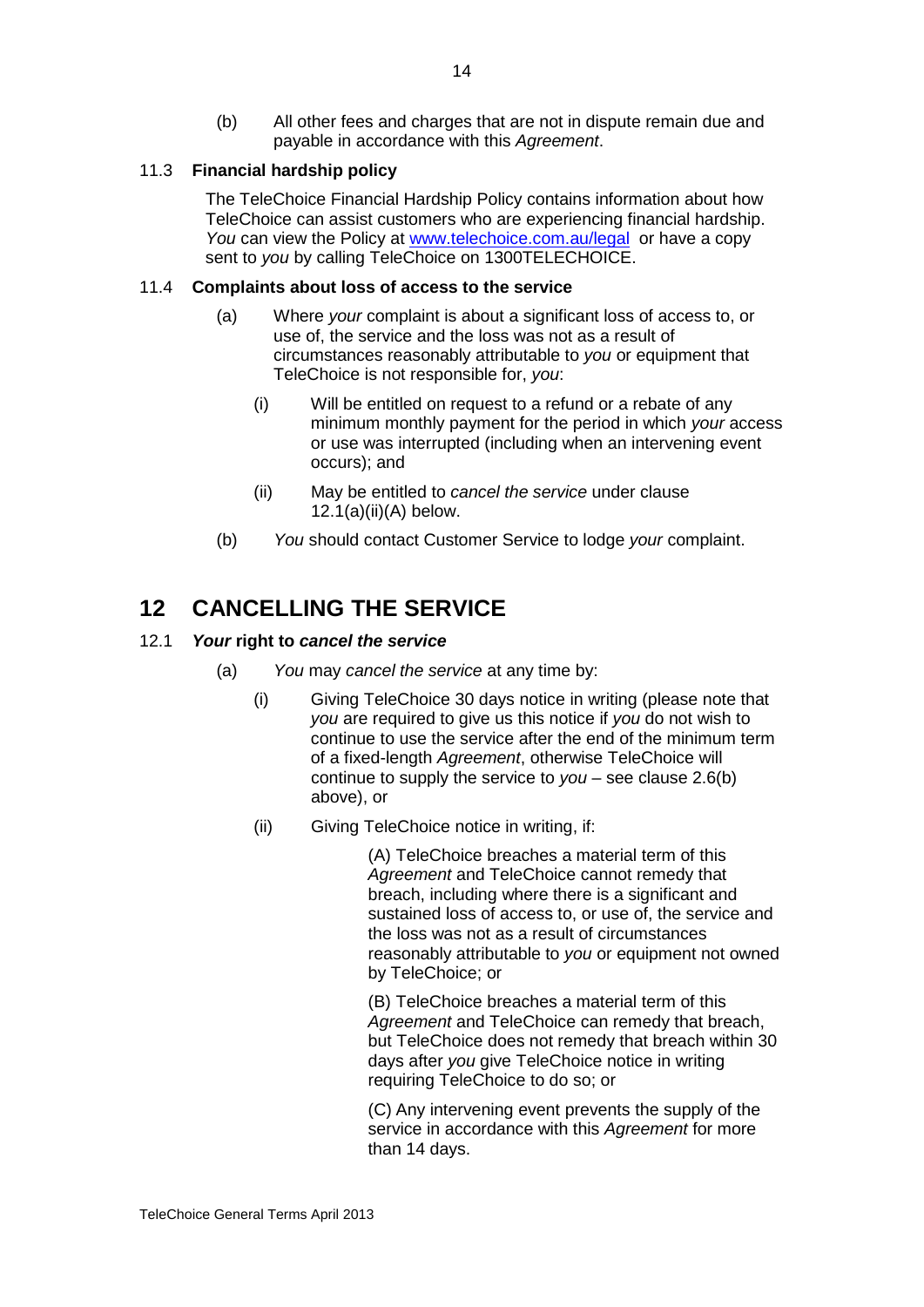- <span id="page-17-1"></span>(b) If this *Agreement* is an unsolicited consumer *Agreement* regulated by the unsolicited consumer *Agreement* provisions of the *Australian Consumer Law*, *you* may also *cancel the service*:
	- (i) Before the end of the cooling-off period which is:

(A) If the *Agreement* was negotiated otherwise than by telephone - the period of 10 business days from and including the first business day after *you* signed *your application*; or

(B) If the *Agreement* was negotiated by telephone – the period of 10 business days from and including the first business day after *you* received written confirmation from TeleChoice of the details of *your application*;

- (ii) In accordance with any additional termination rights *you* may have relating to unsolicited consumer *Agreement*s under the *Australian Consumer Law*. Details about these additional rights to cancel the *Agreement* are set out in the information provided to *you* at the time that *you* complete *your Application*.
- (c) If the *Agreement* is a fixed-length *Agreement*, *you* may also *cancel the service* in accordance with clause 3 above. Clause 3 sets out the circumstances that give *you* the right to *cancel the service* if TeleChoice has amended the *Agreement*.

#### 12.2 **TeleChoice's right to** *cancel the service* **- non fixed-length** *Agreement*

If the *Agreement* is a non fixed-length *Agreement*, TeleChoice may *cancel the service* at any time by giving *you* at least 30 days notice.

#### <span id="page-17-0"></span>12.3 **TeleChoice's right to** *cancel the service* **- non fixed-length** *Agreement* **and fixed-length** *Agreement*

- (a) TeleChoice may *cancel the service* at any time, if:
	- (i) There is an emergency;
	- (ii) TeleChoice reasonably suspects fraud by *you* or any other person in connection with the use of the service;
	- (iii) Any amount owing to TeleChoice in respect of the service (which is not the subject of a valid dispute under clause 11.2 above) is not paid by its due date and TeleChoice gives *you* notice in writing requiring payment of that amount to be made, and *you* fail to pay that amount in full within ten (10) business days after TeleChoice gives *you* that notice;
	- (iv) TeleChoice reasonably considers *you* a credit risk because *you* have not paid amounts owing to TeleChoice or any related corporation, which is not the subject of a valid dispute under clause 11.2 above, in respect of any service by its due date and *you* are given notice in writing requiring payment of that amount to be made to that related corporation and *you* fail to pay that amount in full within the required period;
	- (v) *You* breach a material term of this *Agreement* (including for the avoidance of doubt, but not limited to, clauses [6.1](#page-10-0) and [6.3](#page-10-1) above or *your* obligations relating to the use of the service set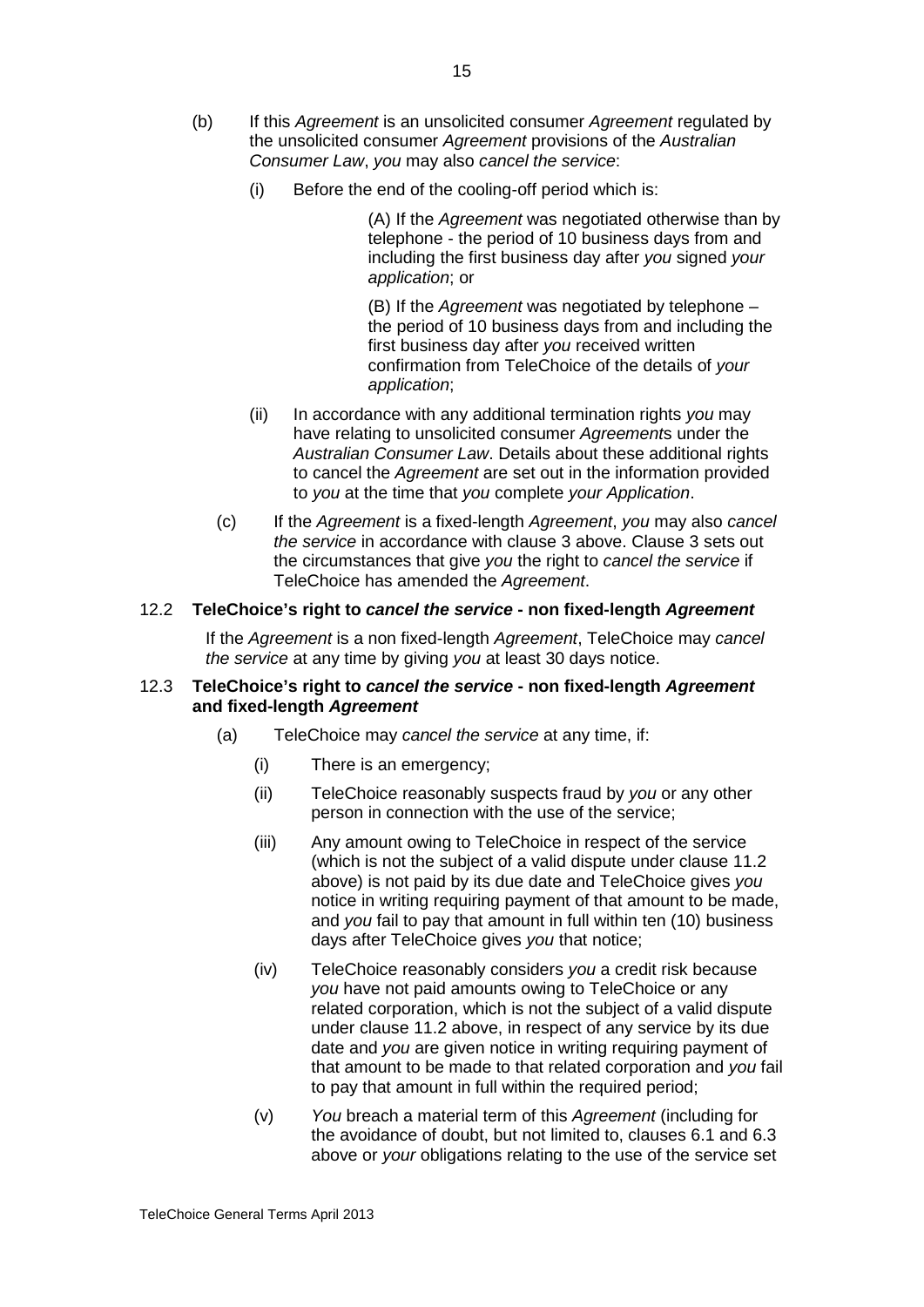out in the service description or otherwise the service) and *you* cannot remedy that breach;

- (vi) *You* breach a material term of this *Agreement* (other than a breach which separately gives rise to rights under this clause) (including for the avoidance of doubt, but not limited to, clauses [6.1](#page-10-0) and 6.4 above or *your* obligations relating to the use of the service set out in the service description or otherwise misuse the service) and *you* can remedy that breach, and *you* do not remedy that breach within 30 days after TeleChoice gives *you* notice in writing requiring *you* to do so;
- (vii) TeleChoice are required to comply with an order, instruction, request or notice of a Telecommunications Regulator (for example under the numbering regulations), an emergency services organisation, any other competent authority, by authorisation of or under any applicable Law or under any applicable industry code,
- (viii) *You* suffer an insolvency event and TeleChoice reasonably believes that TeleChoice is unlikely to receive payment for amounts due from *you*;
- (ix) *You* die, or if *you* are a partnership and the partnership is dissolved, or an Application is made to dissolve the partnership, or *you* are a corporation and the corporation is wound up, or an Application is made to wind up the corporation, and TeleChoice reasonably believes that TeleChoice is unlikely to receive payment for amounts due from *you*;
- (x) The service is suspended for more than 14 days, unless otherwise set out in this *Agreement*;
- (xi) Any intervening event prevents the delivery of the service in accordance with this *Agreement* for more than 14 days;
- (xii) The Telstra Wholesale network is no longer made available to TeleChoice; or
- (xiii) TeleChoice is otherwise entitled to do so under this *Agreement*.
- (b) TeleChoice may *cancel the service* under paragraph (a) above as soon as TeleChoice give *you* notice in writing of its intention to do so, unless otherwise set out in this *Agreement*. TeleChoice will give *you* as much prior written notice as TeleChoice reasonably can before TeleChoice cancels the service. However, TeleChoice may *cancel the service* immediately if there is an emergency.

#### 12.4 **Multiple services**

If *you* have more than one service with TeleChoice and *you* are in breach of *your Agreement* under any service, TeleChoice has the right to cancel all of *your* services if the breach is not rectified and if there are reasonable grounds for TeleChoice to believe *your* continued use of that service represents a credit risk to TeleChoice.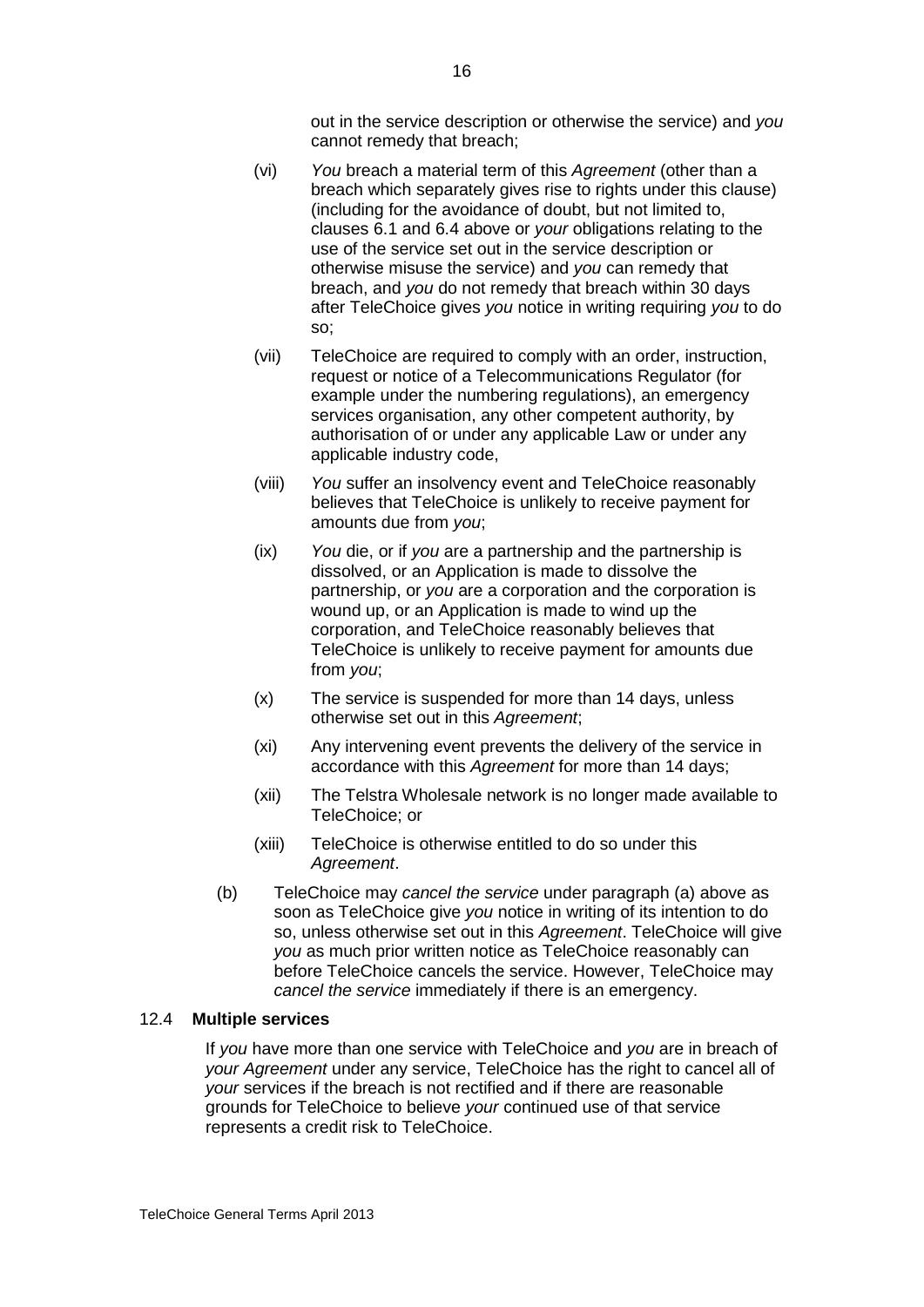### 12.5 **How can** *you cancel the service***?**

- (a) *You* can ask TeleChoice to *cancel the service* by calling us. *Your* call will be deemed as *your* notice to *cancel the service*.
- (b) *You* may also be able to *cancel the service* by electing to have an equivalent service to the current service delivered by another *carrier* or *carriage service provider* (including, by transferring or porting). That *carrier* or *carriage service provider* will inform TeleChoice that *you* have elected to have the relevant service delivered by them or have it transferred to them and TeleChoice will then *cancel the service* immediately.

#### 12.6 **When will the service be cancelled?**

The service will be cancelled on the *cancellation date*. *You* will not be able to use the service after the *cancellation date*.

#### 12.7 **What happens when the service is cancelled?**

- (a) This *Agreement* terminates when the service is cancelled.
- (b) If the service is cancelled:
	- (i) *You* are liable for any charges incurred up to, and including on, the *cancellation date* and any *cancellation fee* or early termination fee. *You* should check the service description and pricing tables for *your* service (and relevant advertising material) for details of any applicable *cancellation fee*. *You* will not be liable for any such charges under this subsection if *you cancel the service* in accordance with clause [12.1\(b\)\(i\)](#page-17-1) above.
	- (ii) Because an intervening event prevents the delivery of the service in accordance with this *Agreement* for more than 14 days (under clause 12.1(a)(ii)(C) or 12.3(a)(xi) above). *You* are liable for any charges incurred up to the *cancellation date*. However, unless it is fair and reasonable for us to do so, TeleChoice will not charge *you* any *cancellation fee* in these circumstances.
	- (iii) *You* authorise TeleChoice to apply any over payment on *your account* and/or money that *you* have paid in advance for the service which is being cancelled to pay for any undisputed outstanding charges (including the *cancellation fee*, if any).
	- (iv) Subject to paragraph (ii) above and unless otherwise set out in the service description (for example TeleChoice may not refund or redeem for cash any included call credits on a postpaid service), TeleChoice will on request refund any over payment on *your account* and any money that *you* have paid in advance for the service which is being cancelled on a prorata basis to *you* by cheque, unless *you* have paid by credit card in which case the refund will be processed back to that credit card.
	- (v) If *you* are required under the service description to pay for the service by direct debit payment (either from *your* credit card or from *your* nominated bank account), *you* authorise TeleChoice to debit any undisputed outstanding charges (including any *cancellation fee*, if any) from *your* credit card or bank account.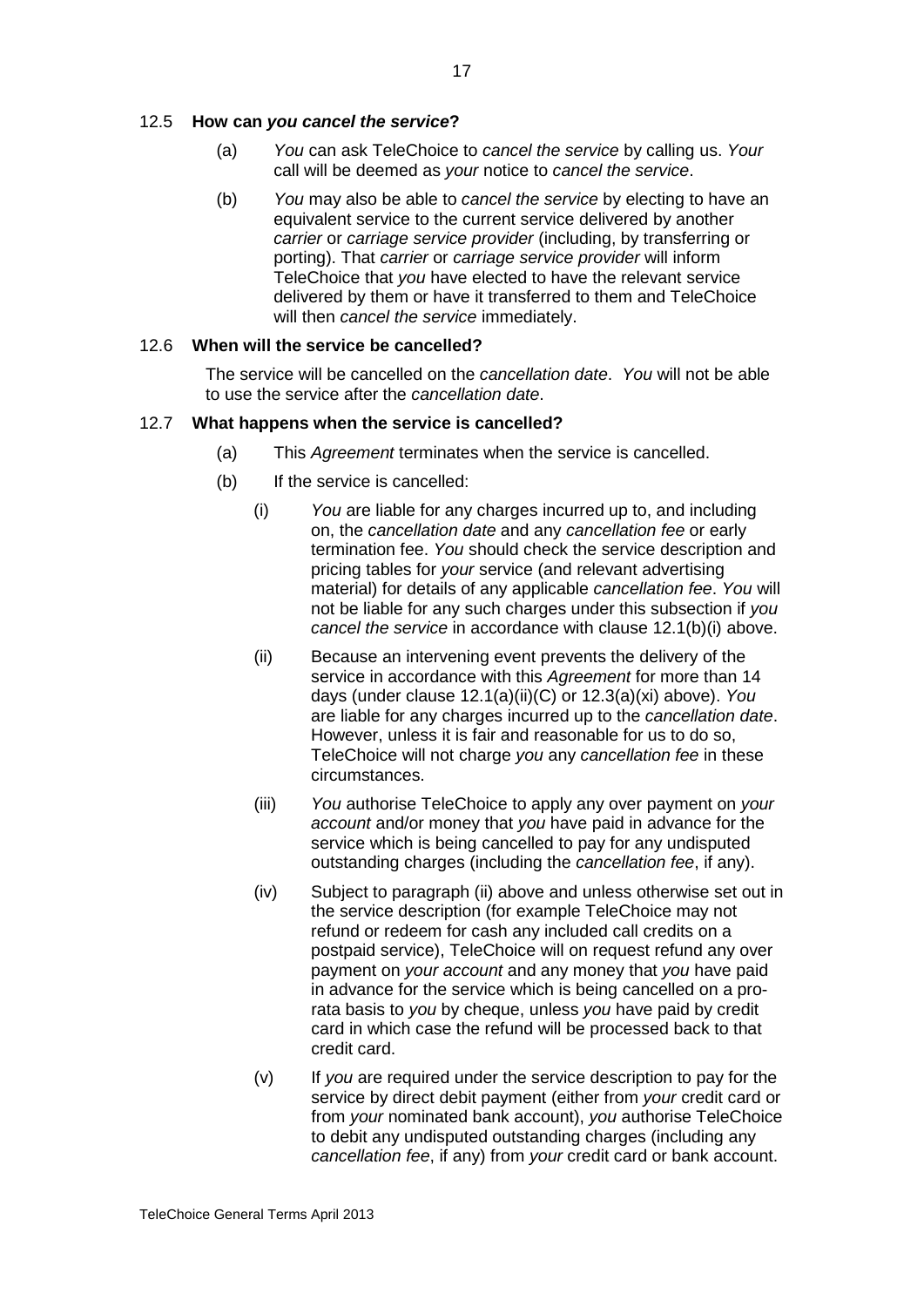- (c) If *you* wish to reinstate the service *you* should contact TeleChoice. If the service is cancelled as a result of circumstances reasonably attributable to *you* and TeleChoice reinstates the service, then *you* may be required to pay to TeleChoice a reconnection or reactivation fee.
- (d) If *you* are able to use the service after the *cancellation date*, *you* are liable for any charges incurred by *you* for that use, in addition to any other charges under this clause 12.7.

## **13 SUSPENDING THE SERVICE**

## 13.1 **TeleChoice's right to suspend the service**

- <span id="page-20-1"></span><span id="page-20-0"></span>(a) TeleChoice may suspend the service at any time, if:
	- (i) There is an emergency; or
	- (ii) Doing so is necessary to allow TeleChoice or a supplier to repair, maintain or service any part of TeleChoice's network or a supplier's network used to deliver the service; or
	- (iii) TeleChoice reasonably suspects fraud by *you* or any other person in connection with the use of the service; or
	- (iv) TeleChoice reasonably believes there has been an unusually high use of the service or otherwise in accordance with the Fair Use Policy; or
	- (v) Any amount owing to TeleChoice in respect of the service (which is not the subject of a valid dispute under clause 12.2 above) is not paid by its due date and TeleChoice gives *you* notice in writing requiring payment of that amount and *you* fail to pay that amount in full within ten (10) business days after TeleChoice gives *you* that notice in writing, unless otherwise set out in this *Agreement*; or
	- (vi) TeleChoice reasonably considers *you* a credit risk because *you* have not paid amounts owing to TeleChoice or any TeleChoice group company (which is not the subject of a valid dispute under clause 12.2 above) in respect of any service by its due date and *you* are given notice in writing requiring payment of that amount by that TeleChoice group company and *you* fail to pay that amount in full within the required period; or
	- (vii) *You* breach a material term of this *Agreement* (including for the avoidance of doubt, but not limited to, clauses [6.1](#page-10-0) and [6.3](#page-10-1) above or *your* obligations relating to the use of the service set out in the service description) or otherwise misuse the service or breach clause [7.1](#page-11-0) above, and *you* cannot remedy that breach; or
	- (viii) *You* breach a material term of this *Agreement* (other than a breach which separately gives rise to rights under this paragraph) (including for the avoidance of doubt, but not limited to, clauses [6.1](#page-10-0) and [6.3](#page-10-1) above) or *your* obligations relating to the use of the service set out in the service description or otherwise misuse either the service or breach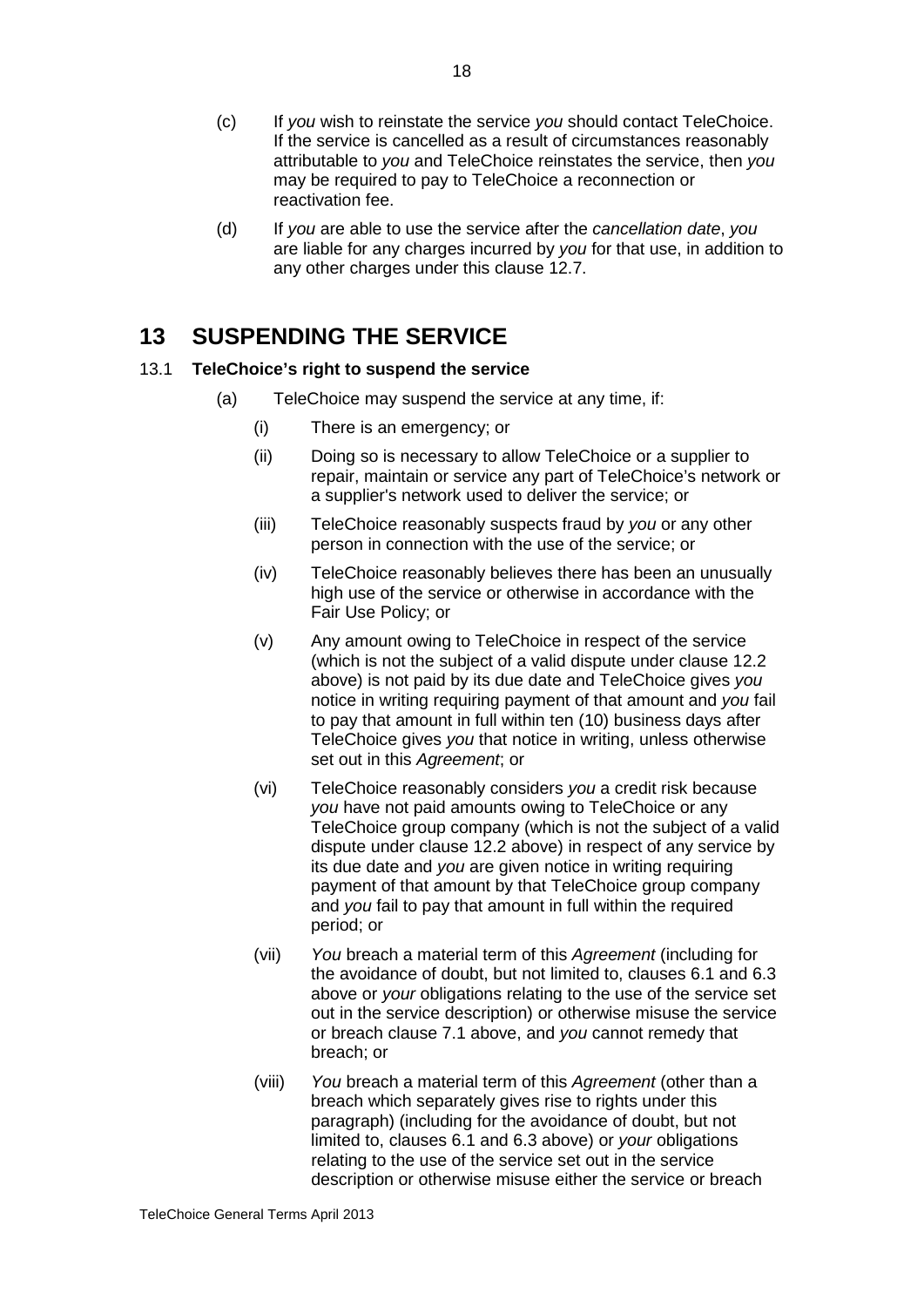clause [7.1](#page-11-0) above, and *you* can remedy that breach, and *you* do not remedy that breach within 30 days after TeleChoice gives *you* notice in writing requiring *you* to do so; or

- (ix) TeleChoice is required to do so to comply with an order, instruction, request or notice of a Telecommunications Regulator, an emergency services organisation, any other competent authority or by authorisation of or under any relevant Law, or any relevant Industry Code; or
- (x) Problems are experienced interconnecting TeleChoice's network with any supplier's network; or
- (xi) *You* suffer an insolvency event and TeleChoice reasonably believe TeleChoice is unlikely to receive payment for amounts due; or
- (xii) *You* die or if *you* are a partnership and the partnership is dissolved or an Application is made to dissolve the partnership, or *you* are a corporation and the corporation is wound up or an Application is made to wind up the Corporation, and TeleChoice reasonably believe TeleChoice are unlikely to receive payment for amounts due; or
- (xiii) TeleChoice are otherwise entitled to do so under this *Agreement*.
- (b) TeleChoice may suspend the service under paragraph (a) above as soon as TeleChoice give *you* notice in writing of its intention to do so, unless otherwise set out in this *Agreement*. TeleChoice will give *you* as much prior written notice as TeleChoice reasonably can before TeleChoice suspends the service. However, TeleChoice may suspend the service immediately if there is an emergency.
- (c) If TeleChoice suspends the service, TeleChoice may later *cancel the service* for the same or a different reason.

## 13.2 **Multiple services**

If *you* have more than one service with TeleChoice and *you* are in breach of *your Agreement* under any service, TeleChoice has the right to suspend all of *your* services if the breach is not rectified and if there are reasonable grounds for TeleChoice to believe *your* continued use of that service represents a credit risk to TeleChoice.

#### 13.3 **What happens when the service is suspended**

- (a) If *you* have a fixed-length *Agreement* and:
	- (i) TeleChoice agrees to suspend the service, at *your* request; or
	- (ii) TeleChoice suspends the service in accordance with clause 13.1 (a)(ii) – (viii) or as TeleChoice is otherwise permitted to do under the Communications Alliance Telecommunications Consumer Protection Industry Code,

the period for which *your* service remains suspended will not count towards the minimum term; and

(iii) The calculation of the minimum term will recommence when *your* service is reactivated. The first bill *you* receive after *your* service is reactivated will include any applicable equipment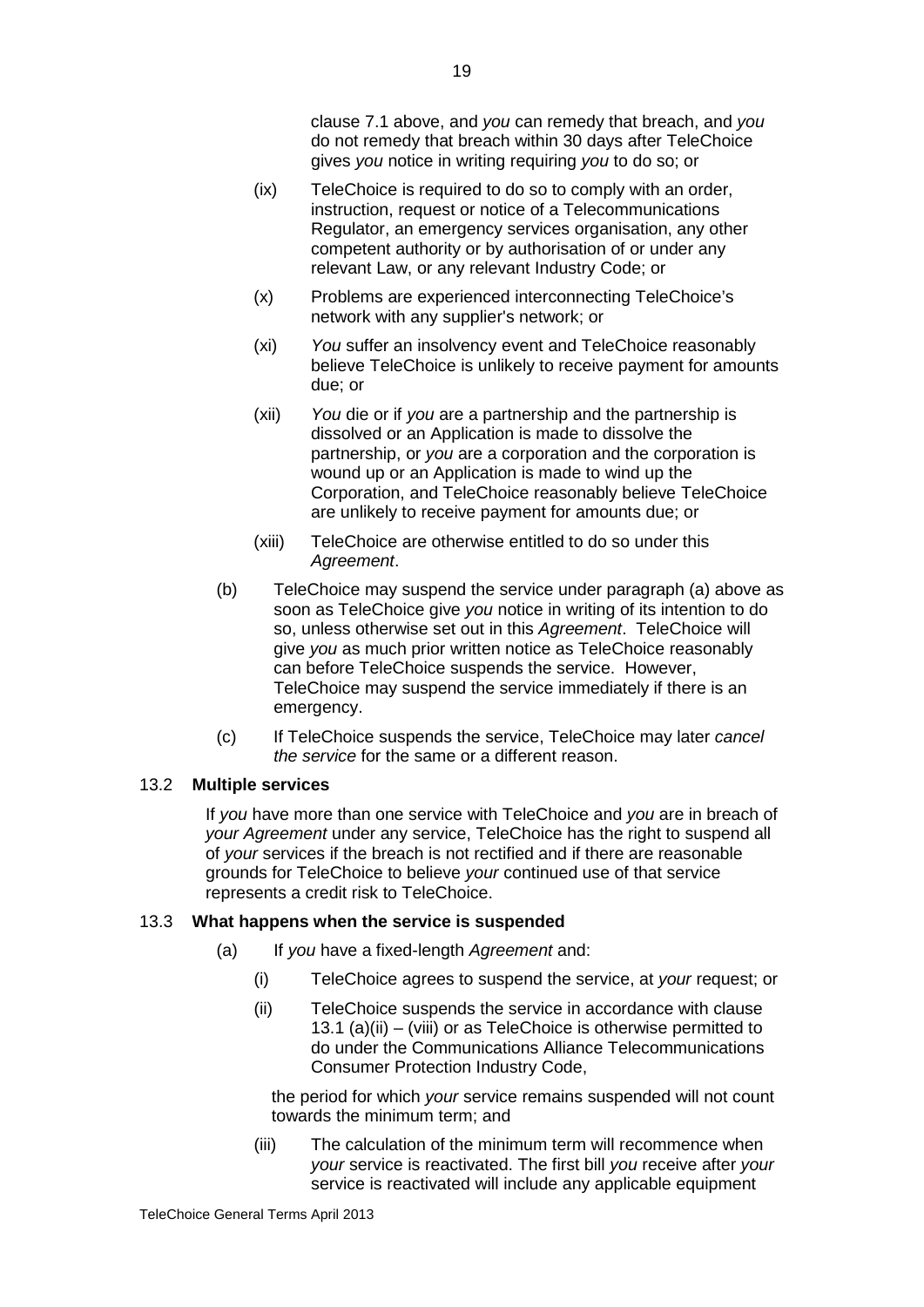charges (such as phone instalments) for that month and *your* minimum monthly payment on a pro-rata basis for the period *your* service was suspended.

- (b) *You* remain liable for all charges due under this *Agreement* throughout any period of suspension.
- (c) *You* can still make calls to emergency services during any period of suspension.
- (d) If the service is suspended, *your* minimum monthly payment and equipment charges will also be suspended for the period of the service suspension.
- (e) If the service is suspended and the suspension was not as a result of circumstances reasonably attributable to *you* or equipment not owned by TeleChoice, *you* will be entitled upon receipt of a written request to a refund or a rebate of any monthly service charges for the period of suspension. *You* should contact Customer Service for *your* refund or rebate.
- (f) If the service is suspended as a result of circumstances reasonably attributable to *you*, *you* may have to pay TeleChoice a suspension fee. *You* should check the relevant pricing table for the service concerned to see if a suspension fee applies.
- $(q)$  If the service is suspended under clause [13.1\(a\)\(v\)](#page-20-1) TeleChoice will reactivate the service on receipt of payment of the full amount owing.
- (h) If *you* wish to lift the suspension *you* should contact TeleChoice. If the service is suspended as a result of circumstances reasonably attributable to *you* and TeleChoice reactivates the service, *you* may have to pay TeleChoice a reconnection or reactivation fee.
- (i) If *you* ask TeleChoice to suspend *your* use of the service and TeleChoice does not agree to do so, *you* must still pay any remaining equipment charges by their due date for payment.

## **14 WHAT ARE YOU AND TELECHOICE LIABLE FOR**

## 14.1 *Your* **liability to TeleChoice**

- (a) *You* are liable to TeleChoice for any breach of this *Agreement* by *you* that causes foreseeable substantial loss to TeleChoice.
- (b) *You* are not liable to TeleChoice for any *consequential losses*  TeleChoice suffers or for any costs, expenses, loss or charges that TeleChoice incurs, which are not a direct result of something *you* have done.
- (c) If *you* did not purchase the service from TeleChoice for personal use, TeleChoice excludes all liability to *your* end users (in contract, tort (including negligence), statute or otherwise so far as the law permits). If an end user makes a claim against TeleChoice in relation to:
	- (i) The use (or the attempted use) of *your* service; or
	- (ii) Equipment used in connection with *your* service,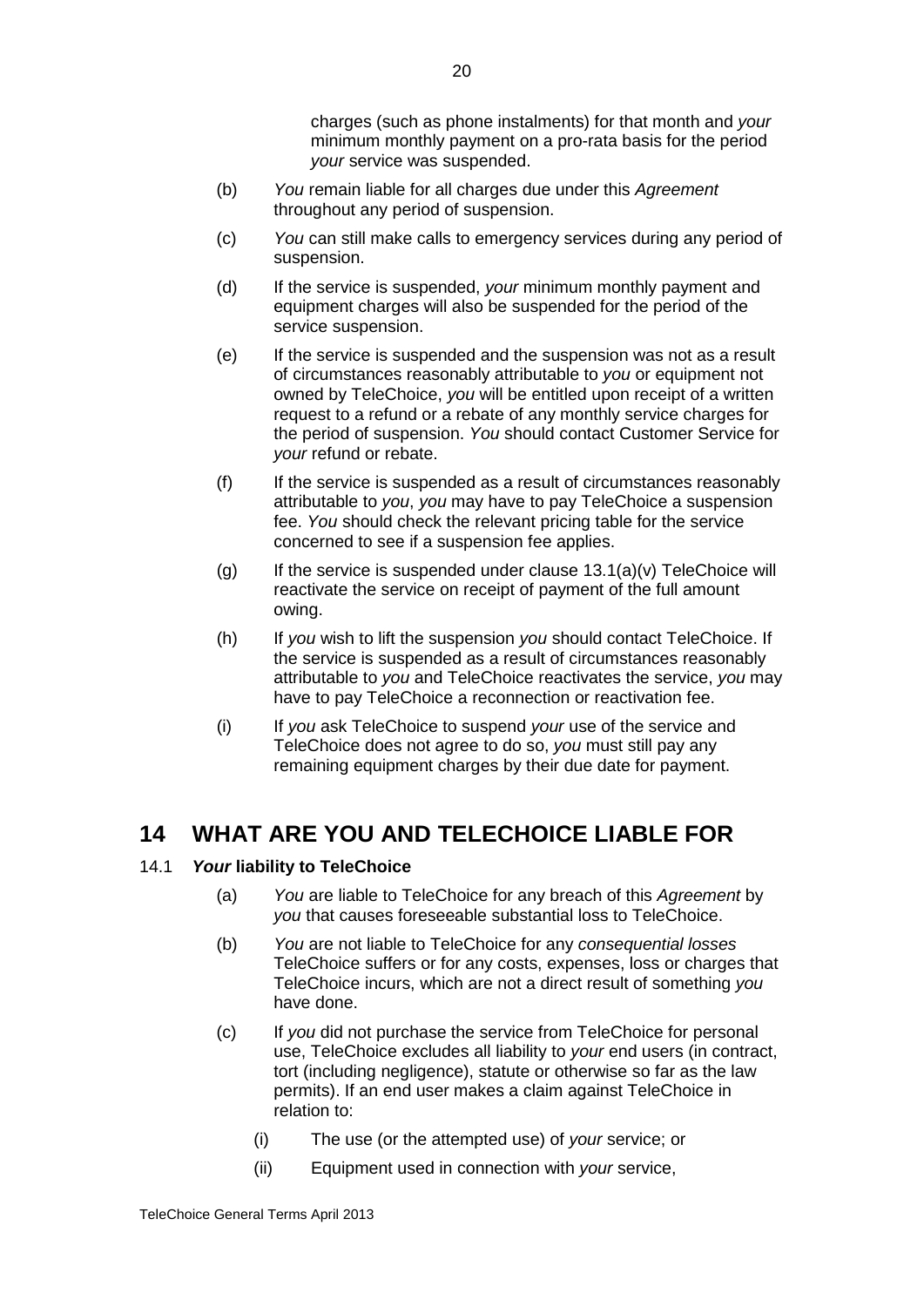*you* indemnify TeleChoice against (and must pay TeleChoice for) any loss or damage TeleChoice suffers in connection with that claim, including legal costs on a solicitor and client basis.

#### 14.2 **TeleChoice's liability to** *you*

- (a) TeleChoice has responsibilities and obligations under the law, including under:
	- (i) The Telecommunications Legislation;
	- (ii) The *Competition and Consumer Act*, including the *Australian Consumer Law*; and
	- (iii) Applicable Laws, Regulations and Codes.

Nothing in this *Agreement* removes or limits any rights that *you* have under existing Laws or Regulations.

#### *Your* **statutory rights as a consumer**

Under the *Australian Consumer Law*, if *you* enter into an *Agreement* to purchase goods or services from us which cost less than \$40,000 or are normally acquired for personal, domestic or household use and, in the case of goods, the goods are not re-supplied by *you*, certain consumer guarantees apply to those goods and services in relation to acts or omissions that occur on or after 1 January 2011 (**consumer guarantees**).

Consumer guarantees apply regardless of any express warranties to which *you* may be entitled under this *Agreement*.

TeleChoice guarantees that:

- Goods are of acceptable quality (unless TeleChoice specifically drew to *your* attention the reasons why the goods are not of acceptable quality);
- Any express warranties will be honoured;
- *You* are buying goods that have clear title, that do not have undisclosed securities and with a right to undisturbed possession;
- *You* are buying goods that are fit for any disclosed purpose;
- *You* are buying goods that match the description, sample or demonstration model; and
- The services TeleChoice supply are provided with due care and skill, are fit for any specified purpose (as are any products resulting from the services) and are provided within a reasonable time, if no time is fixed for supply of the services.

If the goods or services TeleChoice supplies fail to meet a consumer guarantee, *you* may have rights against TeleChoice. This may include the right to a repair, replacement or refund. In certain circumstances TeleChoice may choose how TeleChoice remedies its failure. In other circumstances, *you* may choose how the failure should be remedied.

*You* may not be entitled to a refund or replacement under the *Australian Consumer Law* if the goods are not rejected within a reasonable period; *you* have lost, destroyed or disposed of the goods; or the goods have been damaged after delivery. *You* may be entitled to recover reasonably foreseeable loss or damage suffered for TeleChoice's failure to meet a consumer guarantee.

- (b) TeleChoice is liable to *you* for:
	- (i) Any damage to *your* property which has been caused by the fault, negligence or fraud by TeleChoice or TeleChoice's personnel during installation, repair or maintenance;
	- (ii) Interruptions in *your* use of the service as a result of a fault or negligence of TeleChoice, or TeleChoice's personnel, to the extent of a refund or rebate for the period of the interruption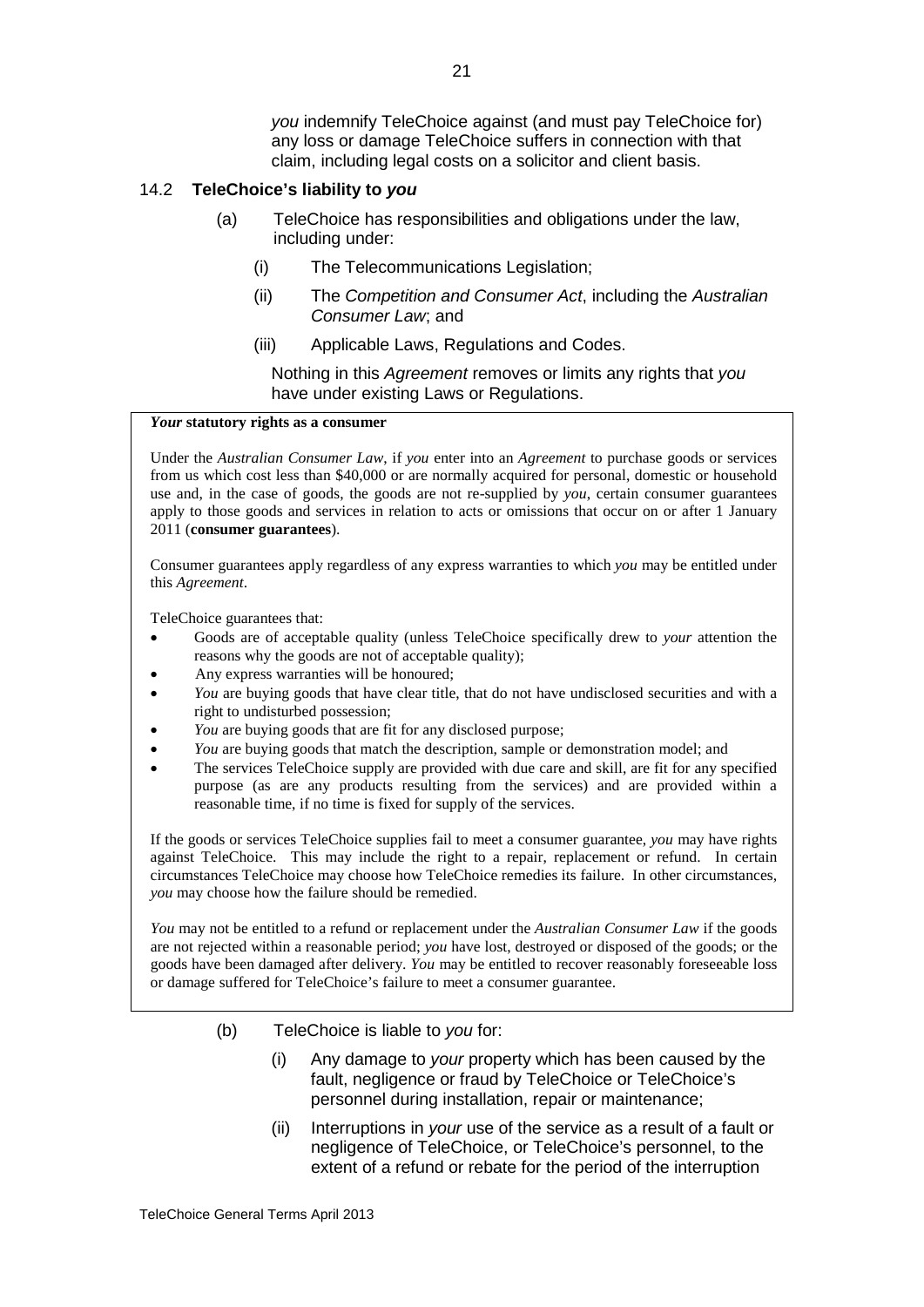and, where required by Law, for compensation for any reasonable loss incurred by *you*;

- (iii) Death or personal injury caused by TeleChoice or TeleChoice's personnel.
- (c) If *you* have contributed to any loss or damage *you* are claiming against TeleChoice, the liability of TeleChoice is reduced to the extent of *your* contribution.
- (d) Subject to *your* statutory rights as a consumer, TeleChoice is not liable to *you* for any *consequential losses you* suffer or for any costs, expenses, loss or charges that *you* incur.
- (e) To the extent permitted by Law, TeleChoice's total liability for loss that is not covered by or excluded or limited by clauses 14.2(a) to 14.2(e) is limited in aggregate for any claim or series of connected claims to \$5 million.

## **15 ASSIGNING THE** *AGREEMENT* **TO A THIRD PARTY**

#### 15.1 **How can TeleChoice assign its responsibilities to a third party**

- (a) TeleChoice may assign some or all of its rights under this *Agreement* (where those rights are assignable) to any person.
- (b) TeleChoice may transfer some or all of its obligations under this *Agreement* to any TeleChoice related body corporate that is able to perform those obligations.
- (c) TeleChoice may perform any of its obligations under this *Agreement* by arranging for them to be performed by another person, including a supplier or another TeleChoice related body corporate. TeleChoice will still be responsible for the performance of the obligations.

#### 15.2 **How can** *you* **assign** *your* **responsibilities to a third party**

- (a) *You* may assign *your* rights under this *Agreement* (where those rights are assignable), so long as *you* have TeleChoice's prior written consent to do so.
- (b) *You* may transfer *your* obligations under this *Agreement* if:
	- (i) The person to whom *you* are transferring the obligations:
		- (A) Is a consumer;
		- (B) Provides satisfactory proof of identification;
		- (C) Meets the eligibility criteria for the service;
		- (D) Has an appropriate credit rating; and
	- (ii) The service is available at the location where they wish to acquire the service.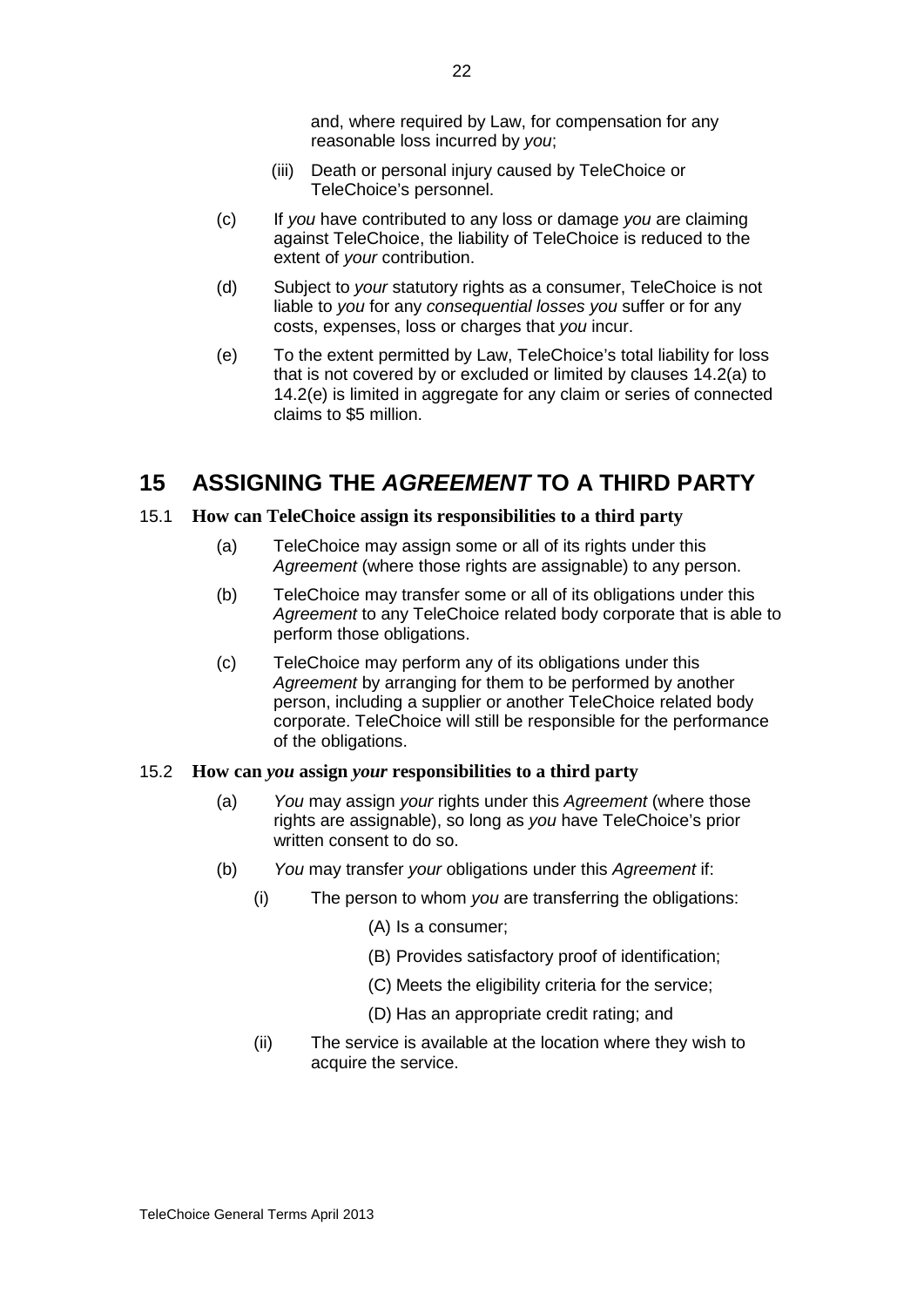## **16 GENERAL**

## 16.1 **Which laws and courts govern this** *Agreement***?**

- (a) This *Agreement* is governed by the Laws of the State of Victoria.
- (a) *You* and TeleChoice submit to the exclusive jurisdiction of the Courts of the Victoria, and any Appellate Courts.

## 16.2 **Intellectual Property Protections**

- (a) TeleChoice owns all material (including Intellectual Property Rights) developed by TeleChoice or TeleChoice's personnel, or at TeleChoice's direction.
- (b) TeleChoice may permit *you* to use this material, or other material licensed by TeleChoice, as part of the service. This permission is subject to any conditions which TeleChoice may impose from time to time and will cease when the service is cancelled.
- (c) *You* must not infringe any person's Intellectual Property Rights (such as by using, copying or distributing data or software without the permission of the owner) in using the service. If *you* breach this paragraph, TeleChoice may suspend the service under clause 13.1(a)(vii) or (viiii) or *cancel the service* under clause 12.3(a)(v) or (vi).

## 16.3 **Events outside** *your* **or TeleChoice's control**

- (a) If an intervening event occurs which prevents *you* (or any of *your* personnel) from performing any of *your* obligations under this *Agreement* (other than an obligation to pay money), then *you* will not be liable for failing to perform that obligation. *You* must notify TeleChoice of the intervening event and use *your* best efforts to resume performance in accordance with this *Agreement* as soon as reasonably possible. TeleChoice's obligations continue during the intervening event, except if TeleChoice is not able to perform its obligations because *you* are unable to perform *your* obligations due to the intervening event.
- (b) If an intervening event occurs which prevents TeleChoice (or any of TeleChoice's personnel) from performing any of TeleChoice's obligations under this *Agreement* (other than an obligation to pay money), then TeleChoice will not be liable for failing to perform that obligation. TeleChoice must notify *you* of the intervening event and use its best endeavours to resume performance in accordance with this *Agreement* as soon as reasonably possible. *Your* obligations continue during the intervening event, except if *you* are not able to perform *your* obligations because TeleChoice is unable to perform its obligations due to the intervening event.

## 16.4 **What happens if** *you* **become a** *carrier* **or** *carriage service provider***?**

- (a) *You* represent that *you* are not a *carrier* or *carriage service provider*.
- (b) If *you* are or become a *carrier* or *carriage service provider*, TeleChoice may immediately *cancel the service* by giving *you* notice.